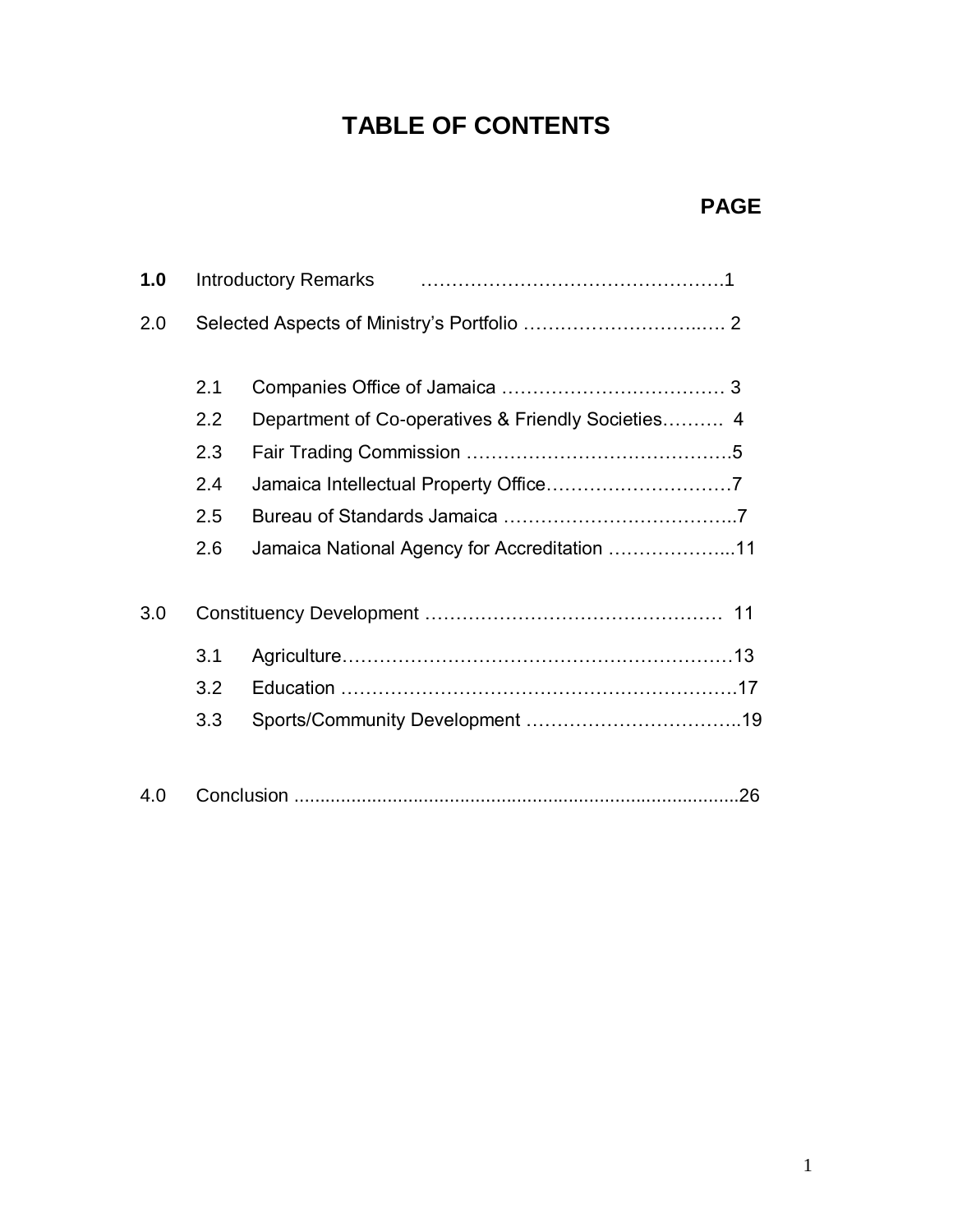# **HONOURABLE MICHAEL STERN MINISTER OF STATE MINISTRY OF INDUSTRY, INVESTMENT & COMMERCE SECTORAL CONTRIBUTION 2009 - 2010**

#### **1. INTRODUCTORY**

Mr. Speaker, it is my great privilege to once again be participating in the Sectoral Debate in this Honourable House. This is my second **innings** at the **crease** and I must pay tribute to the Honourable Prime Minister for his exemplary **captaincy**, especially in these very challenging times. I must express gratitude also to the Honourable Karl Samuda for his continued guidance and for the confidence that he has shown in me as a part of the team.

I am acutely aware of the awesome responsibility and the great expectations which the people of this country have placed on the shoulders of their representatives. It is hard work, Mr. Speaker, and I want to thank the constituents of North West Clarendon for their support, loyalty, honesty, and for their constructive criticisms. I am grateful for the contribution of my management team, councillors, caretaker and other executive members, constituency secretary, area leaders and PD workers, and all those who continue to work towards the growth and development of North West Clarendon.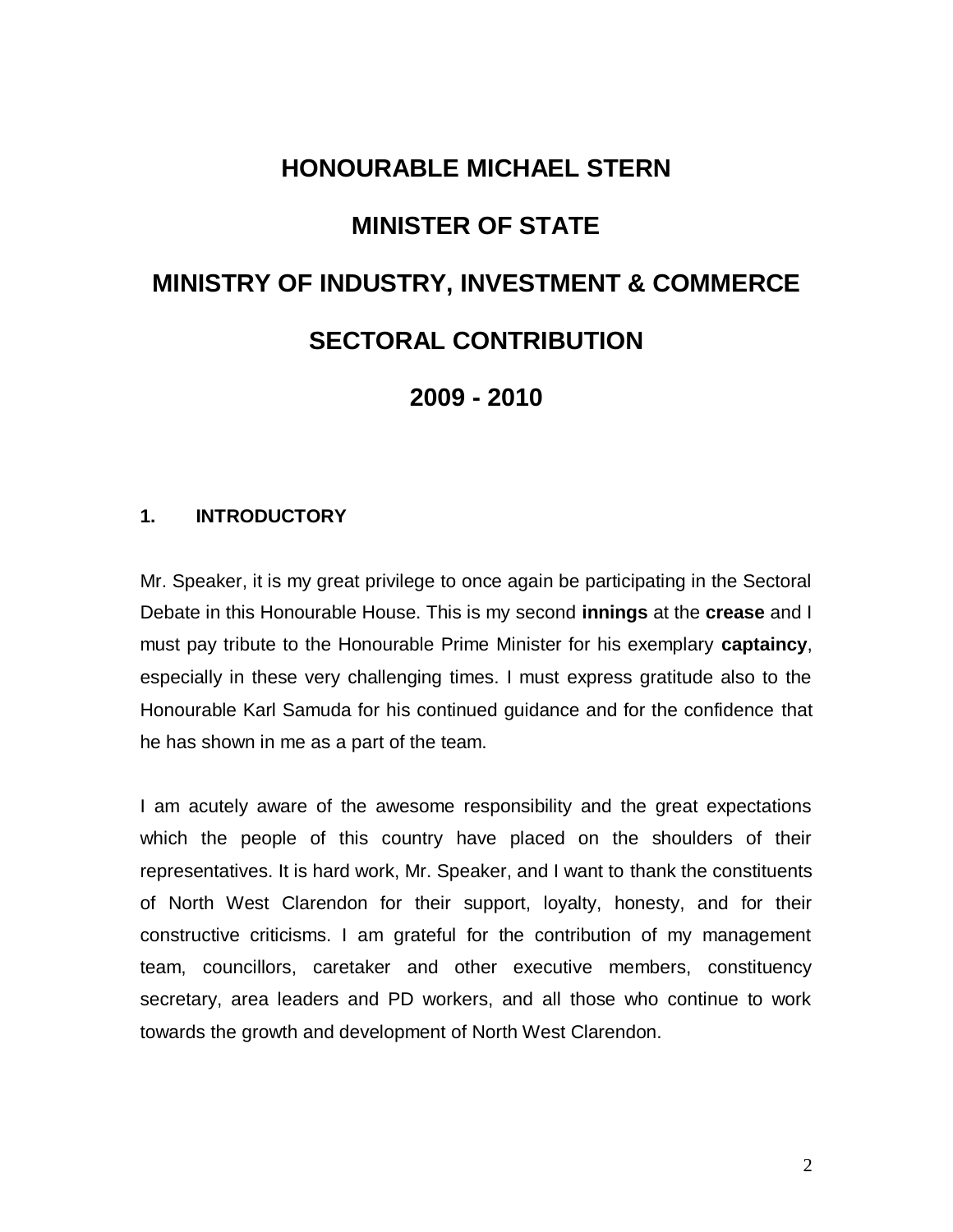I wish to also thank the Permanent Secretary, Mr. Reginald Budhan, the staff of my office and the rest of the Ministry for the strong support provided to me during the past year.

Mr. Speaker, to be engaged in any form of public life, particularly representational politics, is not without its sacrifices and its disappointments. Things can be extremely challenging and burdensome, if you are not surrounded by the people you consider most important in your life. I must, therefore, thank my family and friends for their continued support and the sacrifices they continue to make to allow me to represent the people of North West Clarendon.

Mr. Speaker my presentation will be in two parts. I will first deal with aspects of the portfolio of the Ministry of Industry, Investment and Commerce and then I will address accomplishments in my constituency of North West Clarendon.

#### **2.0 SELECTED ASPECTS OF MINISTRY'S PORTFOLIO**

Mr. Speaker, the Ministry of Industry, Investment and Commerce plays a critical role in the development of our country, in keeping with its mission of promoting industrial and commercial development, investment promotion, business facilitation and consumer protection. My colleague Minister has already addressed key achievements and the way forward during his Budget presentation. I now wish to briefly address the achievements of the following agencies of the Ministry:

- Companies Office of Jamaica
- Department of Cooperatives and Friendly Societies
- Fair Trading Commission
- Jamaica Intellectual Property Office
- Bureau of Standards
- Jamaica National Agency for Accreditation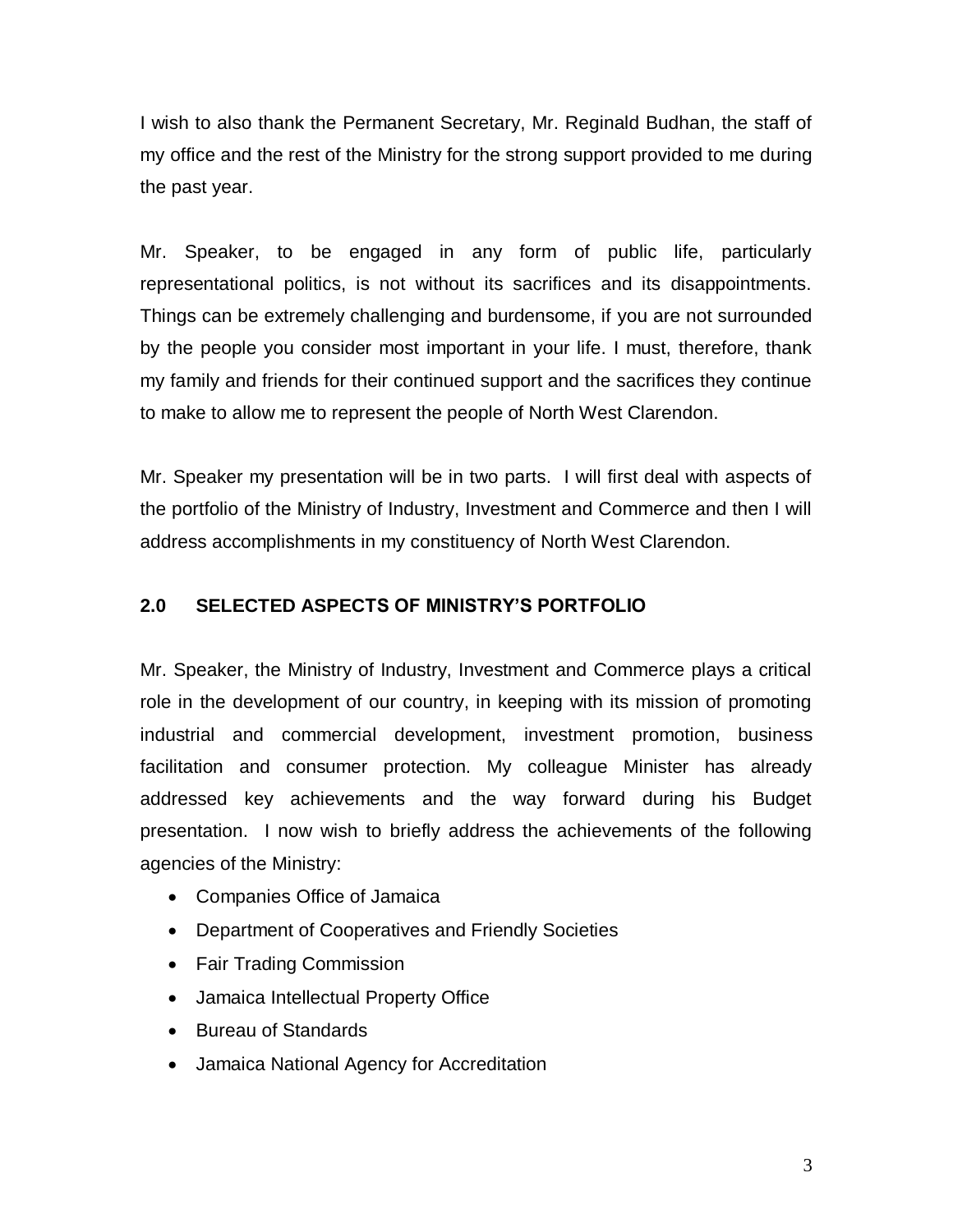#### **2.1 Companies Office of Jamaica**

Mr. Speaker, in the 2009 *Doing Business Report*, published by the IMF, Jamaica achieved a ranking of  $11<sup>th</sup>$  in terms of starting a business. This is an indication of the progress we have made in terms of the procedures required to incorporate and register a business, although there is room for further improvement.

The Companies Office of Jamaica (**COJ**) plays a significant role in the process of starting a business, particularly in terms of determining that the desired company name is available and in the filing of the company deeds.

During the 2008/09 Financial Year, achievements of the COJ with respect to registration services were as follows:

- Local companies (regular) 2071 compared with 2,112 in 07/08
- Local companies (expedited) 939 compared with 763 in 07/08
- Business names 6,909 compared with 6,564 in 07/08
- Electronic documents filed 78,084 compared with 49,386 in 07/08
- Volume of documents processed by IT unit per hour: 38 in 2008/09 compared with 28 in 2007/08.

The only glitch which we now have is the prescribed forms. This will be fixed when we amend the Companies Act.

Mr. Speaker I would like to take this opportunity to applaud the Board and staff of the COJ. Everybody wants to be facilitated. No one wants to be regulated. It is a tough job to both regulate and facilitate. Sometimes facilitation borders on breaking the rules. When you regulate to the letter, one group say that you are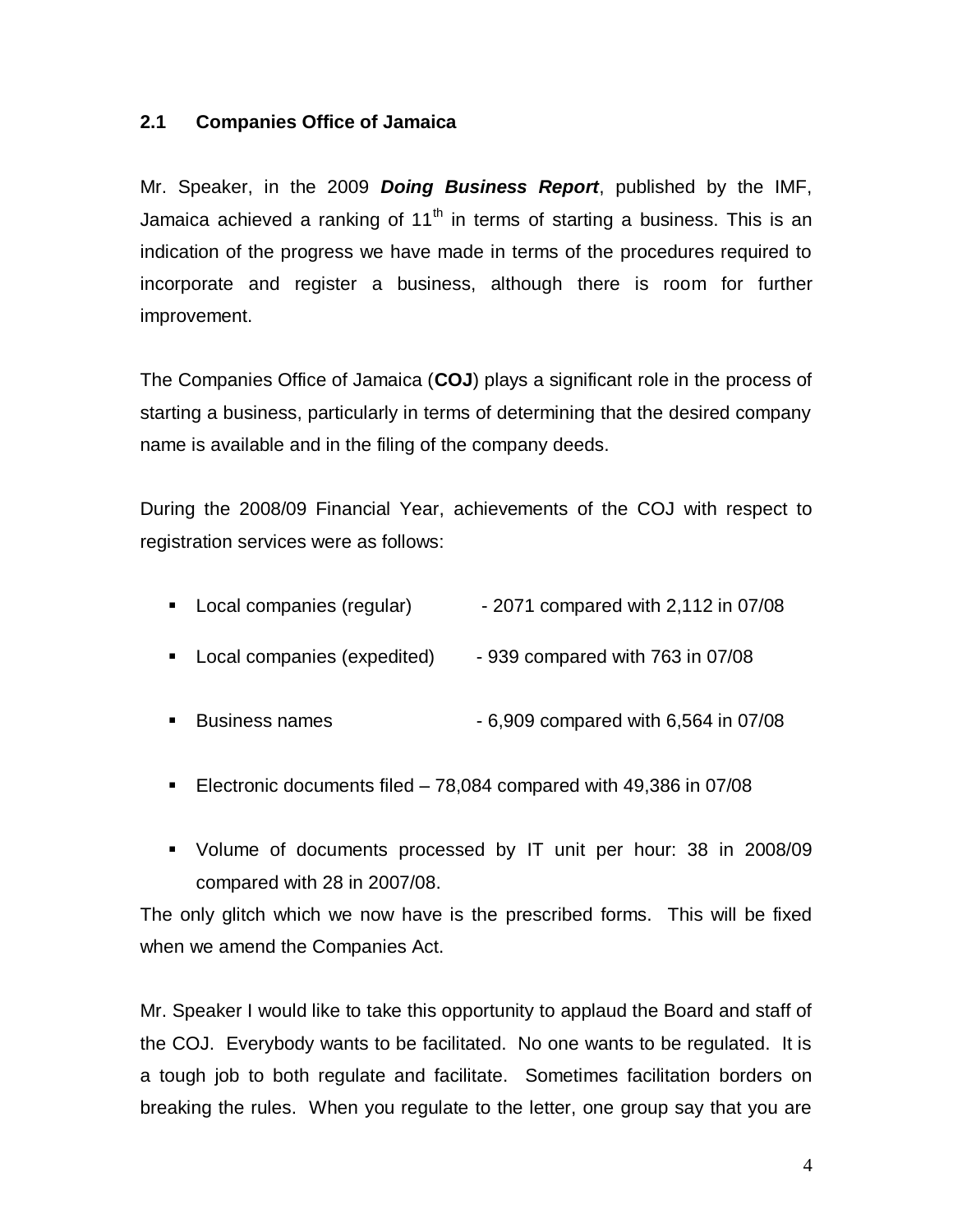bureaucratic. When you facilitate according to the spirit of the law and regulations, another group says that you are in breach of the rules. A delicate balance must be maintained.

#### **2.2 Department of Co-operatives & Friendly Societies (DCFS)**

I now turn to the Department of Cooperatives and Friendly Societies. Mr. Speaker, one of the responsibilities of the Ministry is to administer the Cooperative Societies and the Friendly Societies Acts, along with their respective regulations. The Cooperatives movement has a membership of approximately 1,000,000. This is a massive movement and has to be carefully regulated and supported.

The Department of Cooperatives & Friendly Societies plays a key role in the institutional strengthening and capacity building of co-operatives and friendly societies. Support provided to Cooperatives includes audit, oversight of boards, training, resolution of conflicts of various forms, preparation of business plans and so on.

Mr. Speaker, the 2008/09 financial year was a highly productive one for the Cooperatives Department. For example in that year:

- 122 audits were done covering 160 years compared to 90 audits in 2007/08 – a 35% increase.
- Inspections increase by 67%
- Pre-audit checks increased by 125%
- Intervention at boards increased by 72%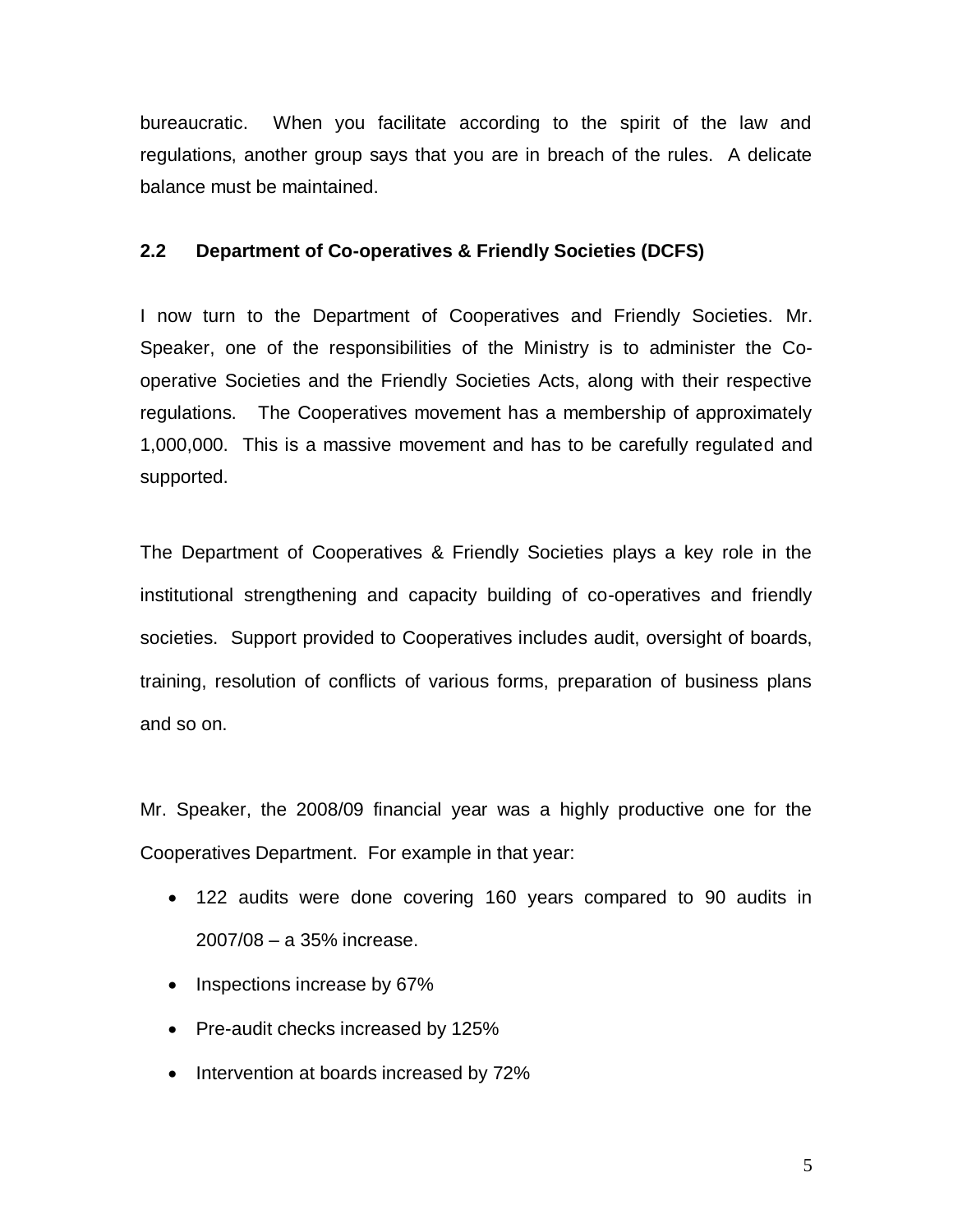• Training of staff of Cooperatives increased by 117%

With respect to technical assistance provided, let me give you a feel of the nature of the work:

- Christiana Potato Growers Co-operative Association Limited, benefited from technical assistance in modernising and updating its accounting and internal systems and processes. This will ensure that the association is able to meet the increased demands arising from significant growth in business.
- The Frankfield Cocoa/Coffee Co-operative Society Limited was given technical assistance in policy development, planning and internal control procedures to create a base for transparency, growth and development.
- The Department provided technical assistance to credit unions and other co-operatives in amending their rules, systems and processes to ensure full compliance with the International Financial Reporting Standards (IFRS).

I would like to take this opportunity to congratulate the staff of the Department of Cooperatives for the solid work being done.

# **2.3 Fair Trading Commission (FTC)**

Mr. Speaker, in 1993 the Fair Trading Commission (FTC) was set up to administer the Fair Competition Act, which essentially, seeks to encourage competition in the conduct of trade and business, with the objective of providing consumers with competitive prices and choices in the marketplace.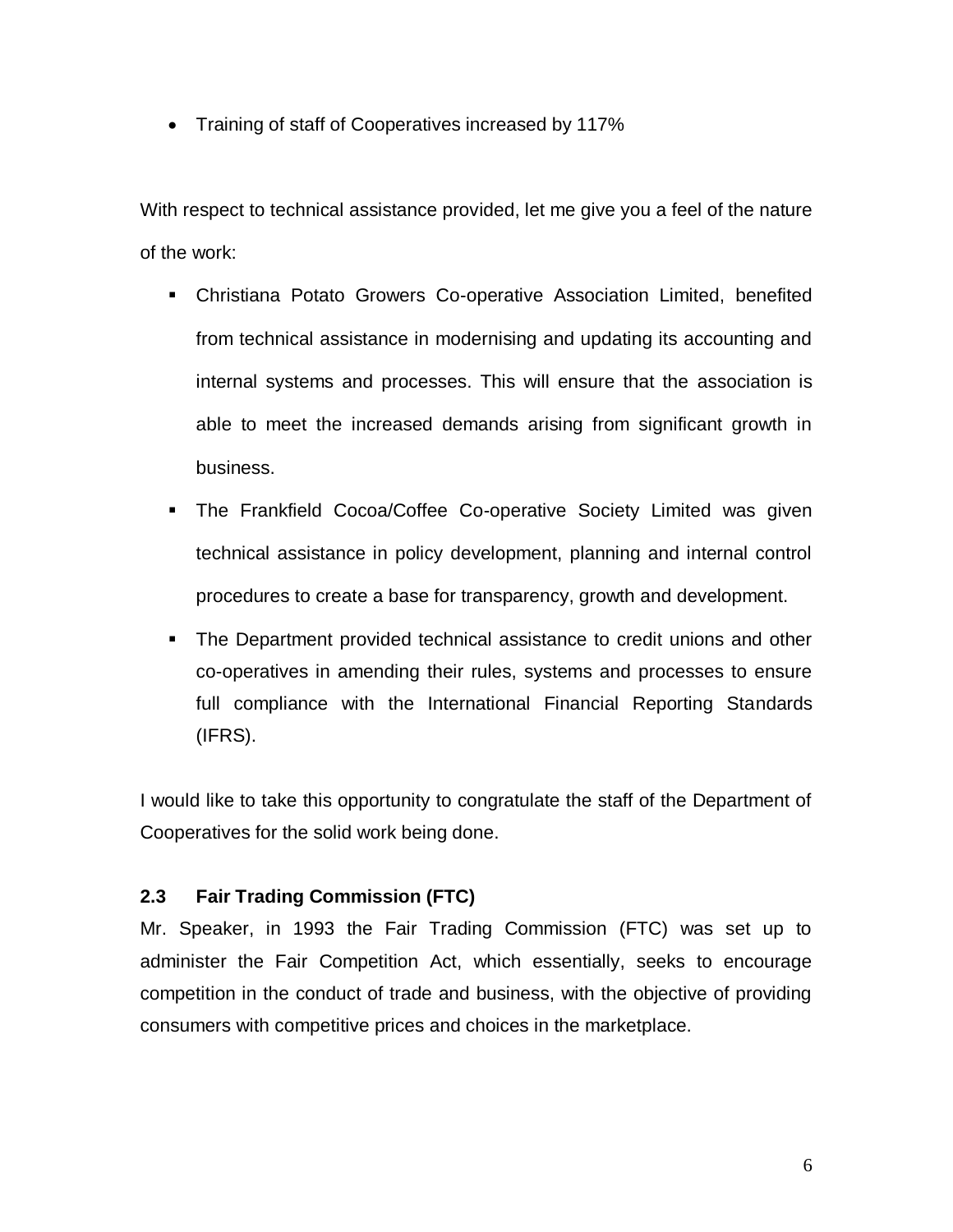As such, Mr. Speaker, the role of the FTC is not exactly similar to that of the Consumer Affairs Commission (CAC). While the CAC deals fundamentally with direct consumer complaints and seeks timely redress on their behalf, the FTC is more of a regulatory agency. The FTC carries out investigations into the conduct of business and seeks to determine whether an enterprise is engaging in any business that is contrary to the Fair Competition Act. These include:

- Tied selling (marrying of goods)
- Misleading advertising
- Offences against competition

During the last Financial Year, the FTC in carrying out its role, received some 164 new cases:

- 106 of these cases, or 64.6%, were classified as **Misleading Advertising**
- 20 were classified as **"Offences Against Competition".**

The majority of these complaints were made against the major providers of telecommunication services.

Over the period April 1, 2008 to March 2009, the Commission investigated some 497 cases, with 489 of these cases being completed and closed. This represents a resolution rate of 98.8%, compared to 38.1% (357 cases closed out of 937 investigated) in the previous financial year.

Mr. Speaker, institutions such as the FTC are important to us as they operate as watchdogs and work behind the scene to keep businesses in check, safeguarding consumers' welfare.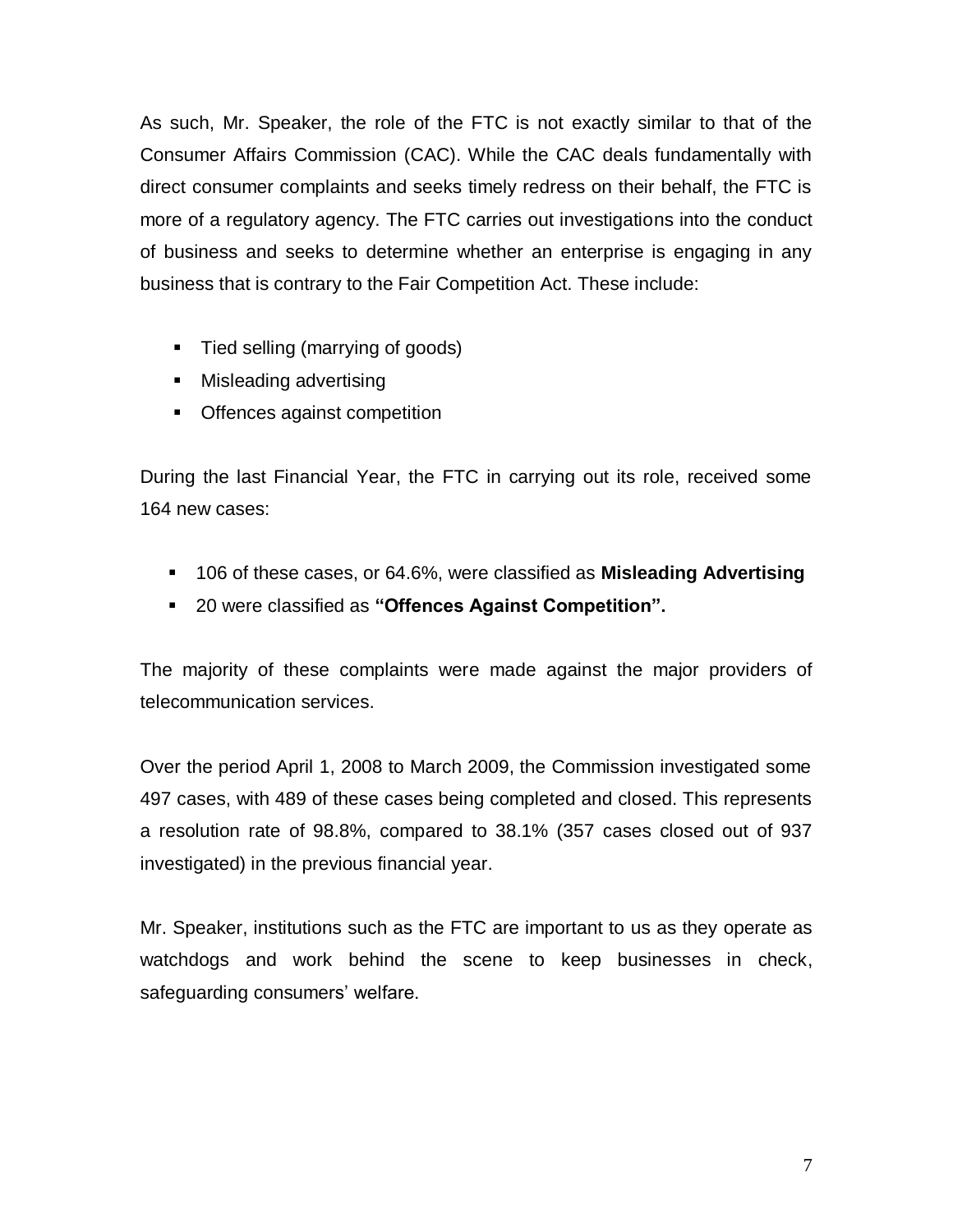#### **2.4 Jamaica Intellectual Property Office (JIPO)**

One of my greatest desires, Mr. Speaker, is to see much greater priority and attention being paid by Jamaicans to the business of intellectual property. The Jamaica Intellectual Property Office (JIPO) administers the international property laws now in force and has the job of ensuring the drafting, reviewing, amendment and enactment of our IP-related legislation. Chief among these are:

- The Copyright Act
- The Trade Marks Act and Regulations
- Patents and Designs Act
- **Geographical Indications Act**

Mr. Speaker, we recognise the importance of the necessary institutions being in place to implement IP legislation and to capitalise on our innovative capacity. We have to get it right, however, and we have to do it now. We need to get all the necessary legislation in place and to treat the area of intellectual property as a major priority.

Instructions for the drafting of regulations to accompany the various Acts have been submitted to the CPC and we are anxiously looking towards the regulations being revised and passed.

I would like to use this opportunity to commend the Board and the enthusiastic staff which is led by a dynamic lady, Ms. Carol Simpson.

#### **2.5 Bureau of Standards**

Mr. Speaker, another responsibility of the Ministry, through the Bureau of Standards, is to ensure the compliance of all goods – locally produced and imported – with the requirements of compulsory product standards (technical regulations) and labelling.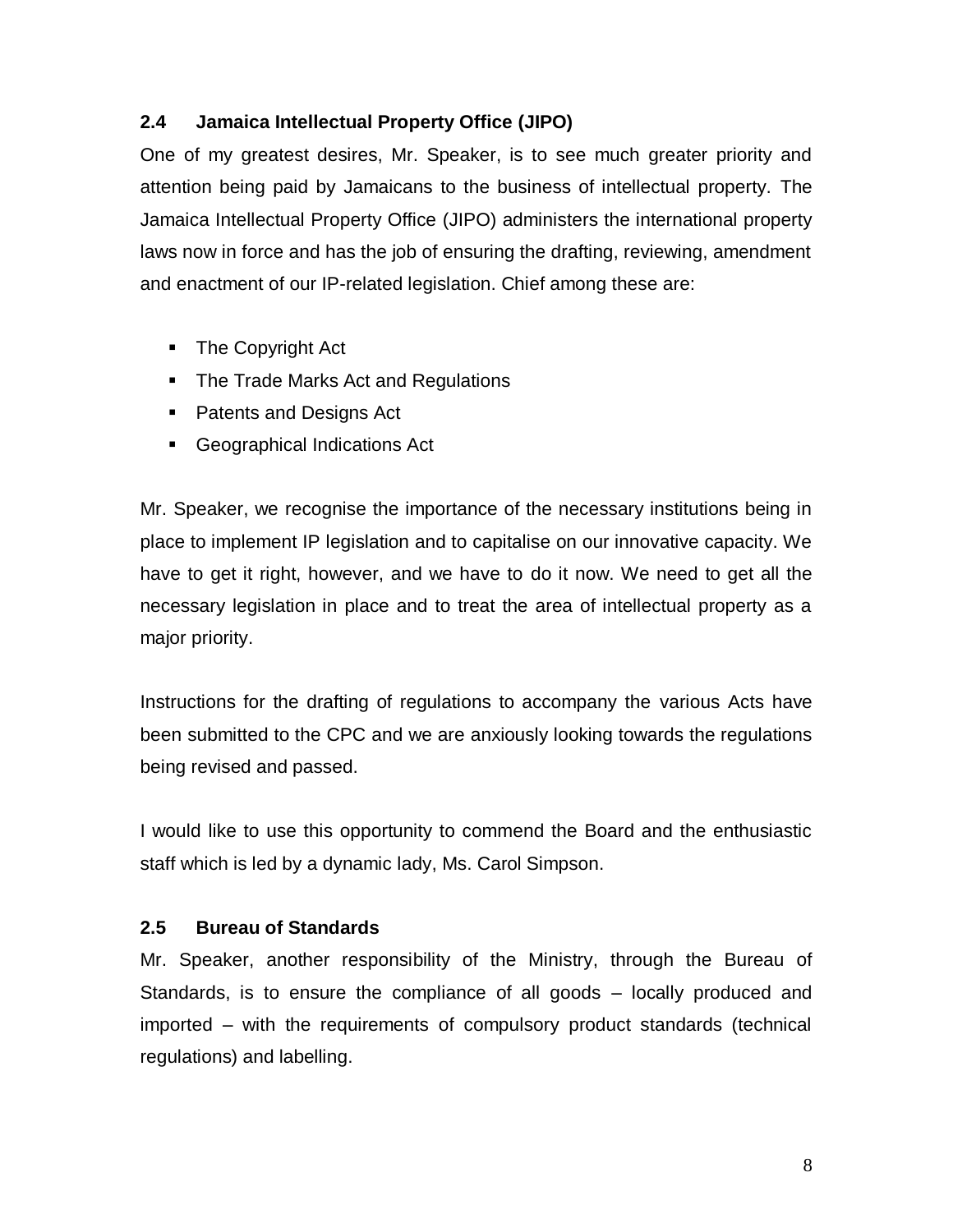Under the Bureau's Standards Compliance/Import Monitoring programme, inspections, examinations and investigations are carried out at the ports of entry as well as establishments within the domestic market.

During the period April 2008 to March 2009, the Bureau:

**Inspected some 10,267 establishments, an increase of 33% over the** previous period. This included inspection of the premises of importers, retail/wholesale outlets and food factories, as well as the weighing and measuring devices used in trade.

We continue to be vigilant and proactive in the marketplace and during the period April 2008 to March 2009:

 Bureau inspectors withdrew some 208,557 units from sale, an increase of 113% over the previous period. These included food items, clothing and footwear being offered for sale after expiration dates, or having otherwise breached the labelling requirements.

Mr. Speaker, we have some people out there who may simply be ill-informed, or simply ignorant of the requirements. On the other hand, there are those who deliberately set out to breach the regulations and we have a responsibility under the Standards Compliance programme to ensure that consumers are protected.

# **(a) Building Code Project**

Mr. Speaker, as Jamaicans we all need to have confidence in the quality of our construction, materials, and how our structures will withstand the forces of nature. The Bureau of Standards in association with the Jamaica Institution of Engineers has been providing technical support in facilitating the development of a national building code. This is necessary in order to regulate and control the design, construction, quality of materials and maintenance of our buildings to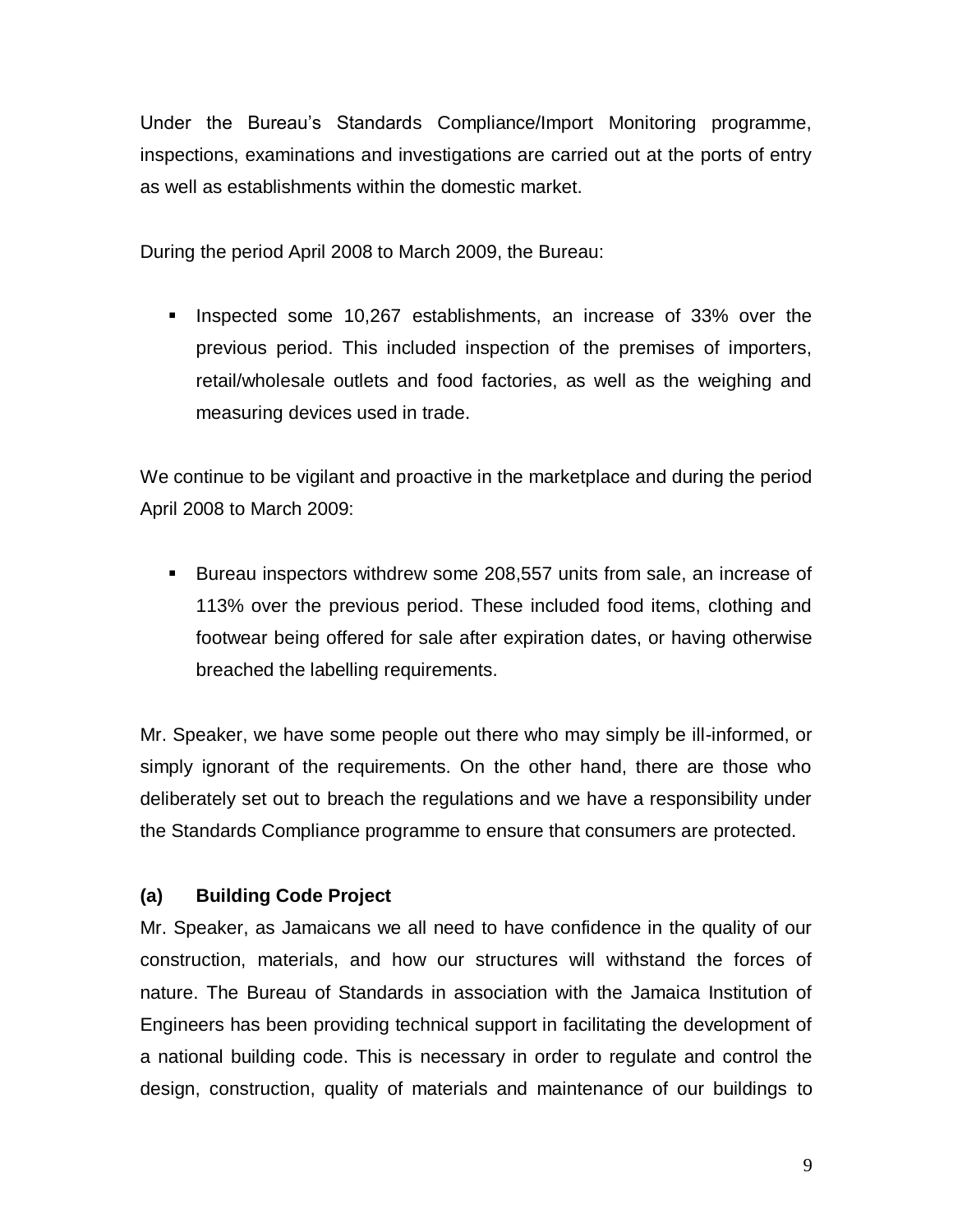ensure that any threat to life, health, and welfare of occupants and the public is minimized or prevented.

To date, some nine out of eleven building code documents have been completed, including the Jamaican application document for:

- 1. International Energy Conservation Code (IECC)
- 2. International Maintenance Code (IMC)
- 3. International Existing Building Code (IEBC)
- 4. International Fire Code (IFC)
- 5. International Private Sewage Disposal Code (IPSDC)
- 6. International Building Code (IBC)
- 7. International Property Maintenance Code (IPMC)
- 8. International Plumbing Code (IPC)
- 9. International Fuel Gas Code (IFGC)

The Department of Local Government in the Office of the Prime Minister will be responsible for enforcing the Code under a new **Jamaica Building Code Act**, expected to be passed through the Houses of Parliament later this year.

#### **(b) Furniture Resource Training Centre**

The Bureau of Standards, Mr. Speaker, is also responsible for developing a Furniture Incubator Resource Training Centre to improve the competitiveness of the Jamaican furniture industry.

The project will provide support through training, financing, marketing and preferential procurement. The project is being implemented in four phases, starting from 2008, with the final phase being in 2010. Under the project, the country has been divided geographically, with each area forming a hub. The Corporate Area, St. Catherine and St. Thomas are all in Hub One, which will serve as the pilot. Coordinating and Design Centres will be responsible for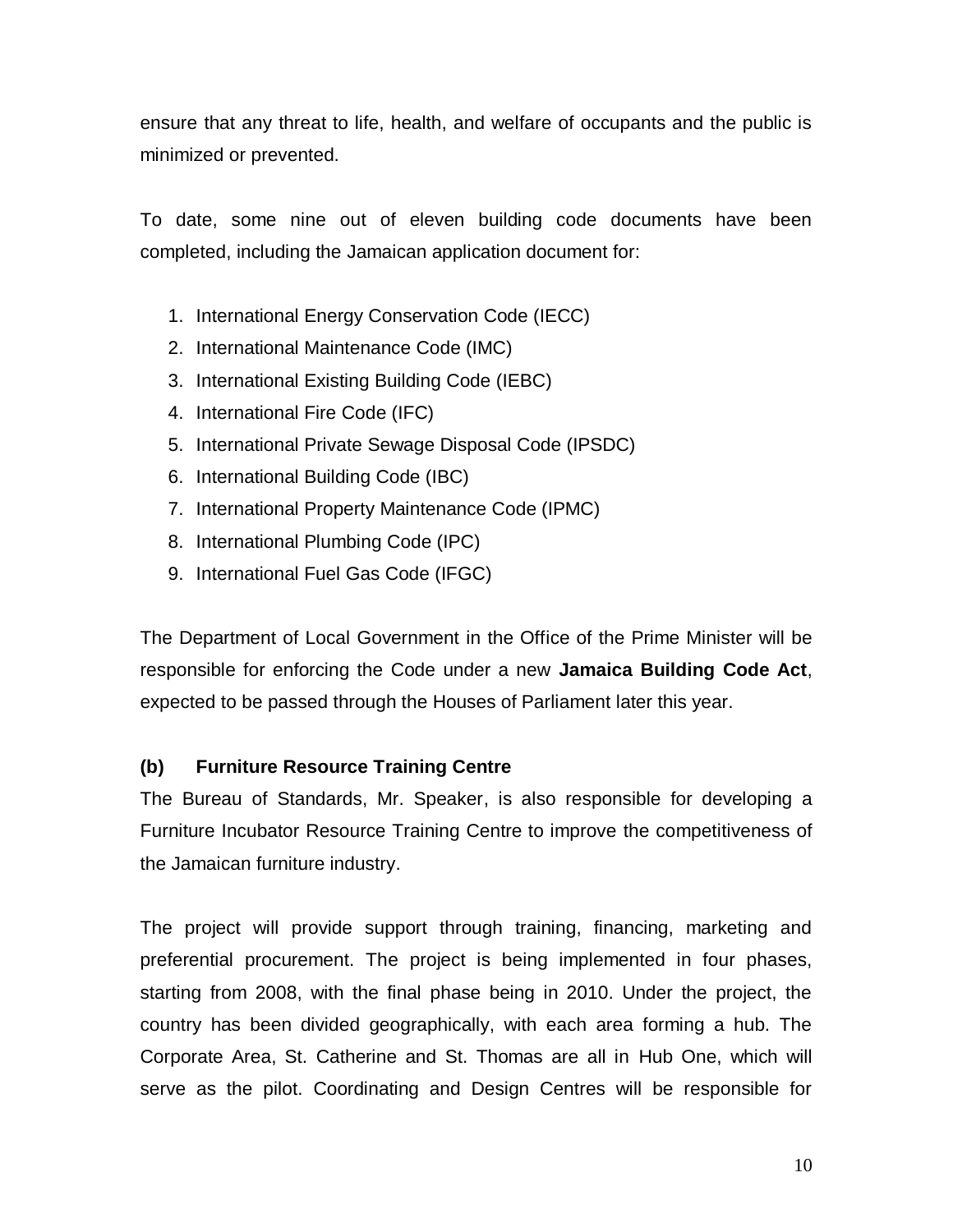developing the prototypes, while Resource Centres will provide training and technical assistance. Production Centres, focusing on the final output, will also be established. Once the pilot is successfully completed, then the process will be replicated in the other hubs.

# **(c) CROSQ/IDB Project**

Mr. Speaker, as part of the CARICOM regional strategy to promote small and medium enterprise competitiveness, the Bureau of Standards, has been designated as one of the four regional sub-executing agencies for the four-year CARICOM Regional Organisation for Standards and Quality (CROSQ) project.

This project seeks to encourage the participation of our SMEs in the standardization process in CARICOM and to facilitate the export of their goods and services regionally and internationally. The project has four components:

- 1. Raising awareness for the public and private sectors
- 2. Development of 25 technical standards and conformity assessment guidelines
- 3. Training and SME coaching, and
- 4. Establishment of a national and regional information system.

# **(d) National Certification**

In addition to JANAAC, we have the National Certification Body of Jamaica (NCBJ), which was established in 2007 as a unit within the Bureau of Standards, with the mandate of offering management systems certification services to ISO 9001:2000 and ISO 14001:2004.

The NCBJ currently offers certification services to six clients – four for ISO 9001 and two for ISO 14001. This clearly is not good enough. Based on the results of market research conducted in June 2008, the NCBJ is now targeting over 300 companies for certification.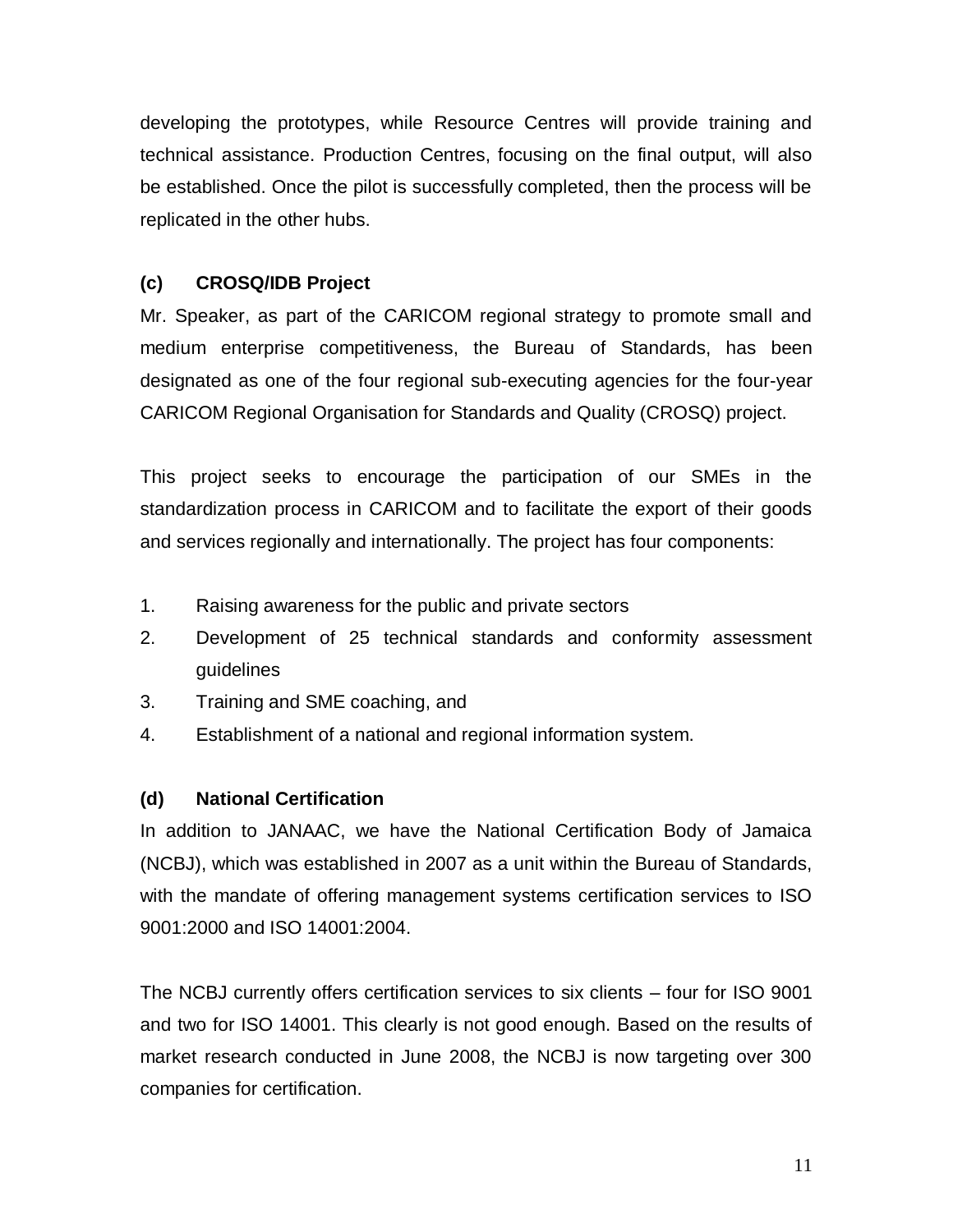#### **2.6 Jamaica National Agency for Accreditation (JANAAC)**

Mr. Speaker, we continue to make progress in terms of our competence as a country in assessment of the quality and consistency of our goods and services. Against this background, the Jamaica National Agency for Accreditation (JANAAC) was officially launched in June this year. We now have an accreditation based conformity assessment system in Jamaica, supported by an independent, impartial accreditation body.

Through **JANAAC** we are able to say to the rest of the world that the conformity assessment bodies in this country, such as accredited testing laboratories and accredited certification and inspection bodies, are operating at internationally accepted levels and have proven their competence in their area of responsibility. This means that:

- Once our goods are tested by an accredited local lab we can be confident that it will be accepted abroad;
- **There is no need for additional costs because Jamaican goods have been** detained at the ports of importing countries.
- There is no need for samples or test/inspection reports from Jamaica being held in question pending re-testing, re-inspection, or re-certification.

#### **3.0 CONSTITUENCY DEVELOPMENT**

Mr. Speaker, I now turn my attention to the love of my life – my constituency of North West Clarendon. I feel so honoured to represent the people of this constituency and I am motivated by this privilege entrusted in me. In the nights as I lie in my bed and look on the ceiling, I reflect on every road that needs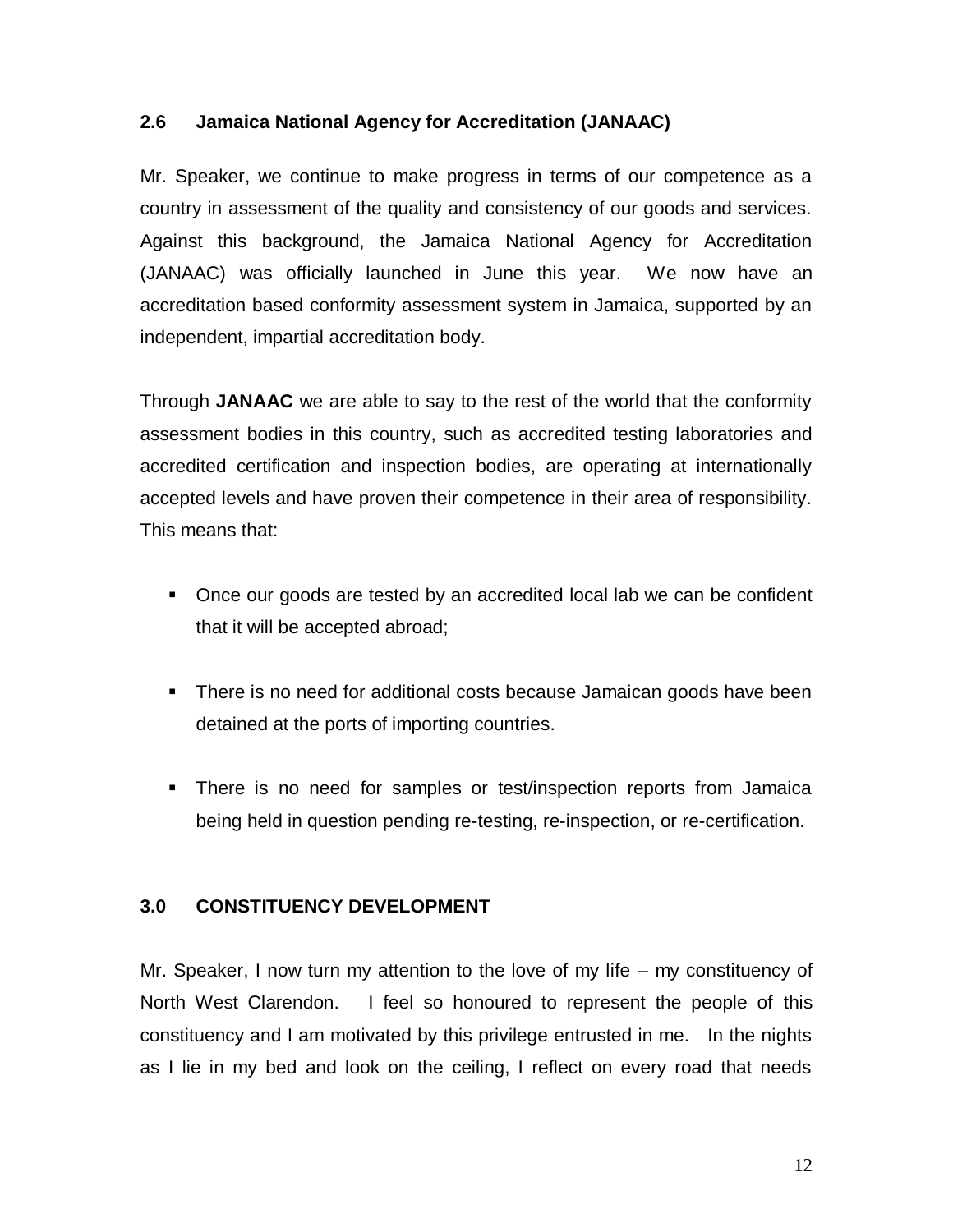repairs, every community that has a water problem, every basic school that is in need of something and strategize how I am going to leverage resources to help.

For this reason they say I am like the humble "ants", you see me everywhere and always busy solving some problem!

Mr. Speaker, last year I reported on a wide range of projects within my constituency of North West Clarendon and I am proud to say that we made significant achievements, touching all areas of the constituency. During the Financial Year 2008/09 I had four major constituency consultations, from which a decision was taken to look at building capacity, infrastructure and human capital.

Mr. Speaker, agriculture continues to be a mainstay of the parish of Clarendon, but the agro industry in NW Clarendon has suffered for decades due in part to the weather patterns and neglect by our farmers. Our key industries in agriculture and food processing have been reduced to nought over the last three decades, fuelling massive unemployment and social decay. The demise of our major industry was also fuelled by a lack of a cohesive vision shared by all stakeholders, as well as inflation, unreasonable and dishonest buyers, the absence of crop insurance and capital support. This, Mr. Speaker has left our farmers in dire straits with very little hope for the future. Mr. Speaker, despite the consistent decline, things have been changing since my tenure as Member of Parliament. We have seen a marked difference in the local economy, in spite of the challenging economic conditions we now face.

As the representative for NW Clarendon, I have been playing my part to ensure that the agricultural sector survives and that our farmers are able to access the necessary inputs, training, support and technology to sustain the industry. My office, coupled with key stakeholders such as Christiana Potato Growers Association, RADA, SRC, UWI – Biotechnology Unit, Bodles Research Station, the Agricultural Ministry's Export Division and farmers are currently building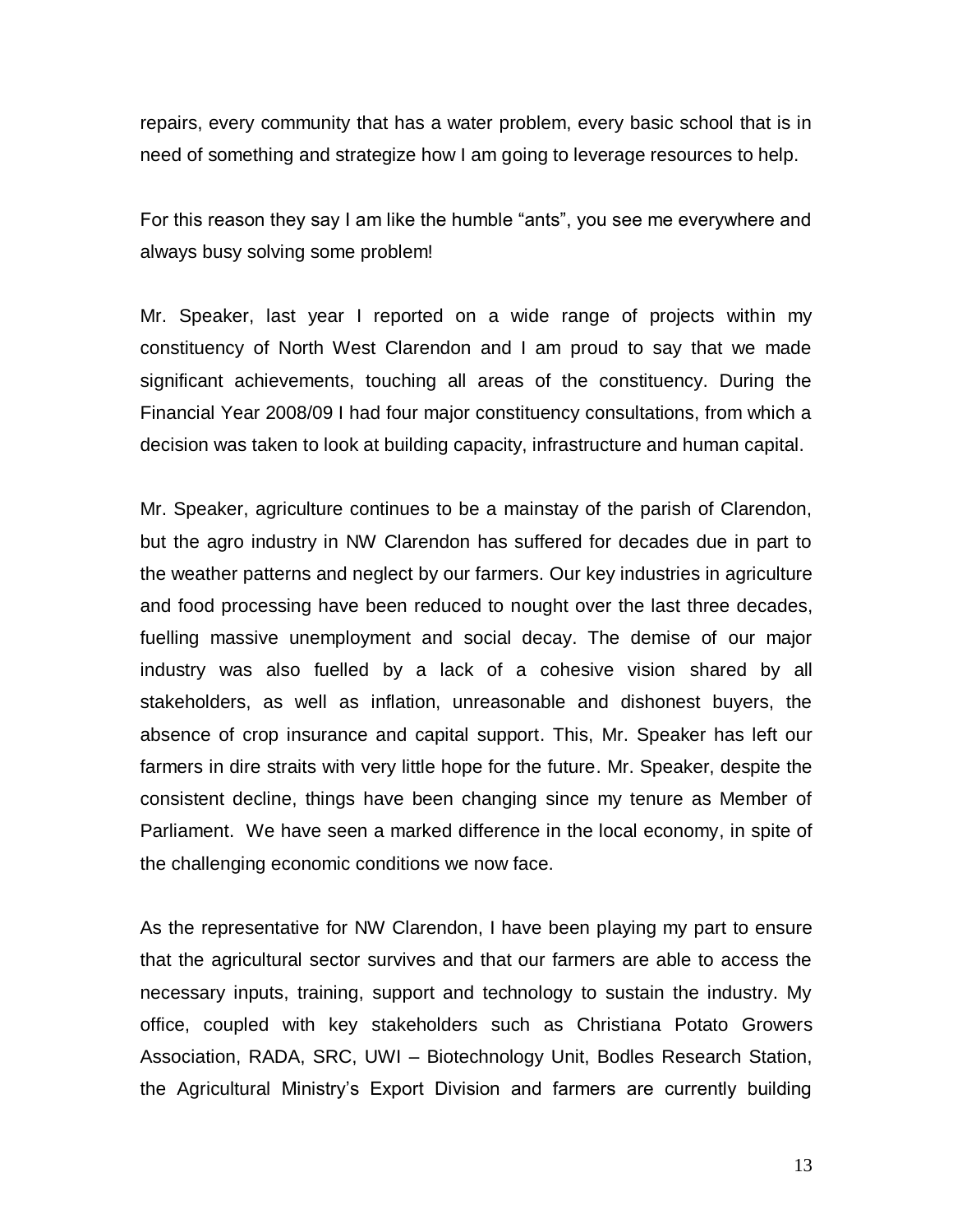clusters of niche farm products across the constituency. This will eventually form the basis of major income earning agro processing initiatives. In that regard, we have been doing a lot of work in the constituency in several areas.

#### **3.1 Agriculture**

#### **(a) Top Alston - Ginger Resuscitation Project.**

Mr. Speaker, by special request of the ginger farmers in my constituency, we embarked on a major project to build capacity in the island's main ginger growing region, namely Silent Hill, Moravia, Bullocks, Butlers Run, Alston, Walders Run and Bailleston. This project involves the propagation of healthy planting material for the distribution to ginger farmers. Over 1000 tissue culture plantlets have been planted in two professional greenhouses specifically constructed for growing ginger.

Mr. Speaker, we now have a cumulative minimum order for over 100,000 tons of dried ginger per annum from manufacturers in Japan, Europe, USA and Canada. In essence, this project will help to achieve and support the Ministry of Agriculture's export targets, directly contributing to foreign exchange earnings and GDP within the next two years.

In addition to that Mr. Speaker, we will be boosting the income earning opportunities for the farmers and the residents, in general, through value added production initiatives in the not too distant future. Our collective vision is not to simply sell our raw material, but to produce value-added products such as baked products, extracts, sweets, juices etc. thus creating a new ginger industry in the parish.

Mr. Speaker, in lieu of the output from the new ginger greenhouses, over 8000lbs of ginger planting material was distributed to farmers for this year's planting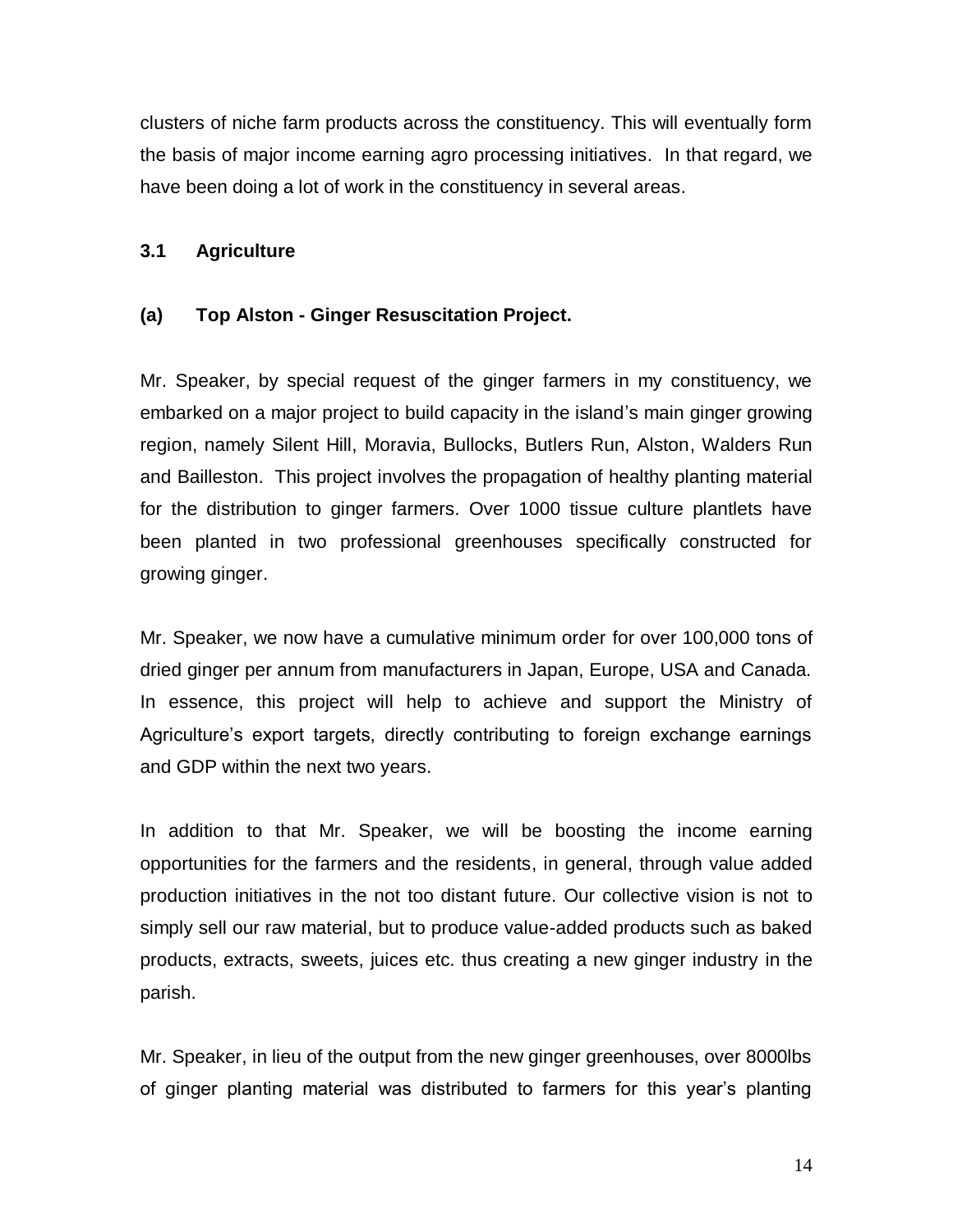season, because we are serious about increased productivity and capacity in this region. *This, Mr. Speaker, is a promise made and a promise kept!!* 

- **Greenhouse Ginger Research & Development –** six persons trained in the fine art of tissue plant propagation. Some are currently employed to Christiana Potato Growers Association.
- **Thompson Town Pepper Production Facility –** Mr. Speaker, the farmers' cooperative in Thompson Town recently received a personal donation from me in pursuit of a grant from the EU Banana Support Programme to help build the capacity of the pepper farmers in preparation for a processing facility at the former Thompson Town market. We have already received monetary commitments for this new facility and plans are far advanced for work to begin in this fiscal year, Gods willing. This project is in line with our vision of turning around agriculture and agro-processing in this constituency and opening up new frontiers and opportunities for our people. When the facility is complete it will produce crushed pepper in vinegar, ready for the manufacturing sub-sector.

#### **Broiler Production**

We have distributed over 30,000 chickens, with feed and technical assistance, to needy residents in a non-partisan way, with recommendations coming from RADA officers, community based organizations, farmers groups and through public consultations and letters written to my office. This has been done in a systematic way so as to maximize earnings to our small poultry producers. I am impressed by RADA's direction in this programme; they have offered training of the highest standards and have assisted the farmers in raising their productivity levels, in addition to the general acceptance of international health and post production standards in poultry production. These initiatives have contributed to the improved standard of living for the farmers across the gender, including their dependents.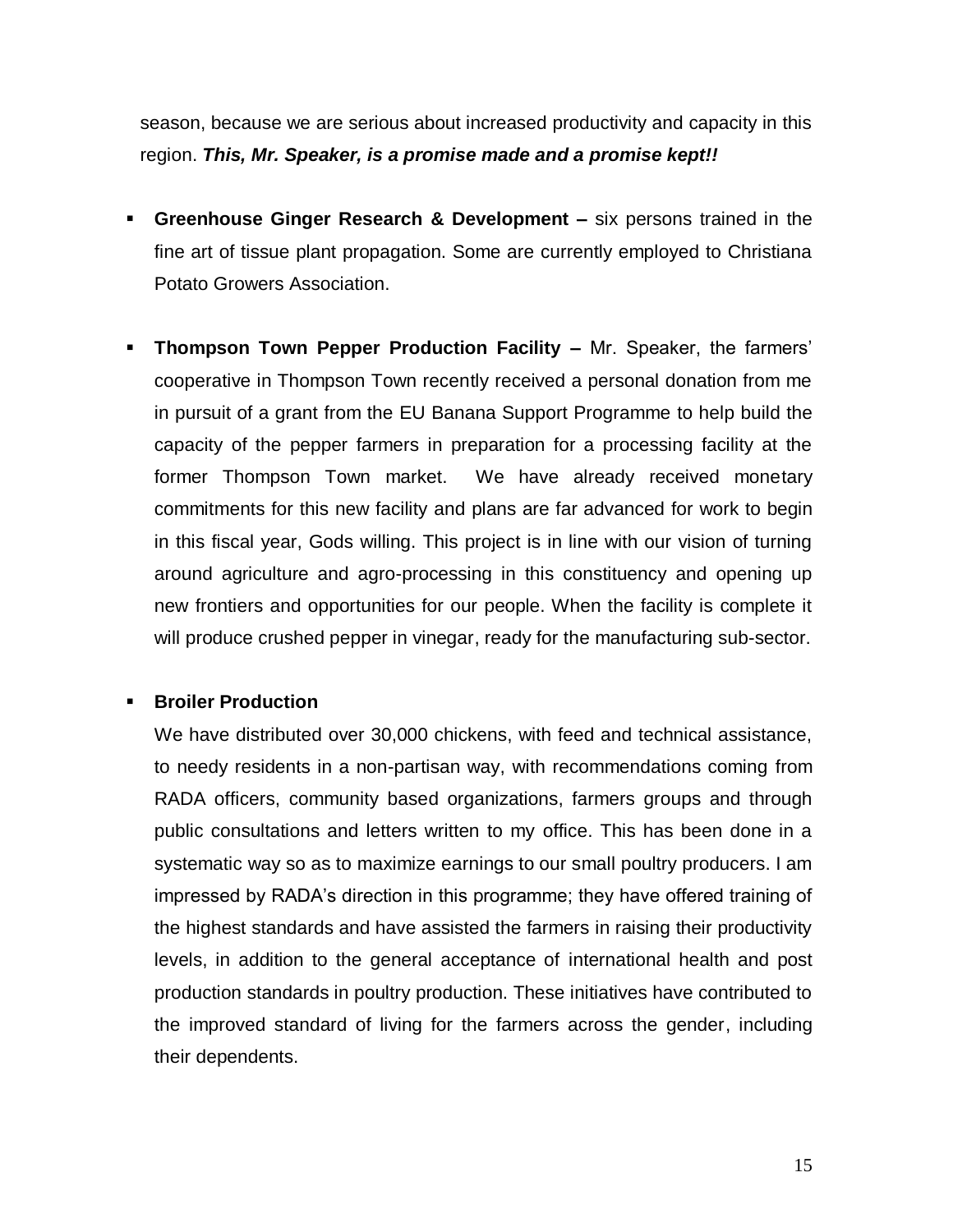- **Goat Rearing –** This area has benefited from the resources of my office with forty (40) goats being distributed to Producer Marketing Organisation (PMO) members, which has resulted in increased productivity. Mr. Speaker, despite the rumblings from Members on that side of the House, I will continue to build capacity in this area as it is quite lucrative and it is important that we raise the local stock from what now obtains. Simply put, Mr. Speaker, the farmers have asked for the assistance because the current herds are simply too meagre to make a meaningful profit. The initial vision is for the recipients to assist other goat farmers in their respective communities to build their breeds and it is simply amazing to see this work in progress and people helping neighbours once again.
- **Pig Rearing -** Our approach to this subsector is very scientific as it involves production via artificial insemination to increase productivity and earnings. As usual, the cluster approach is being taken, supported by the RADA Clarendon team. In addition, schools such as Alston and Edwin Allen High, which have benefitted from new bio-digesters will benefit from this initiative, producing biofuels for use in their school canteens, thus saving on the purchase of propane gas.
- **Bee Rearing/Honey Production –** 36 colonies and equipment have been distributed to farmers across the constituency. Training has been conducted for this cluster by RADA and the Bodles Research Station.

Mr. Speaker, Jamaica has a reputation for producing the finest organic honey. The market for honeycomb is untapped and we are positioning our farmers to take advantage of this lucrative market. Mr. Speaker, if every square inch of available land in Jamaica is put into honeycomb production we would still not be able to fill the demand for Jamaican honey comb, as we are currently supplying less than 1% of this market. Jamaica has been fortunate to benefit from an investor who has pioneered an award winning new technology in honey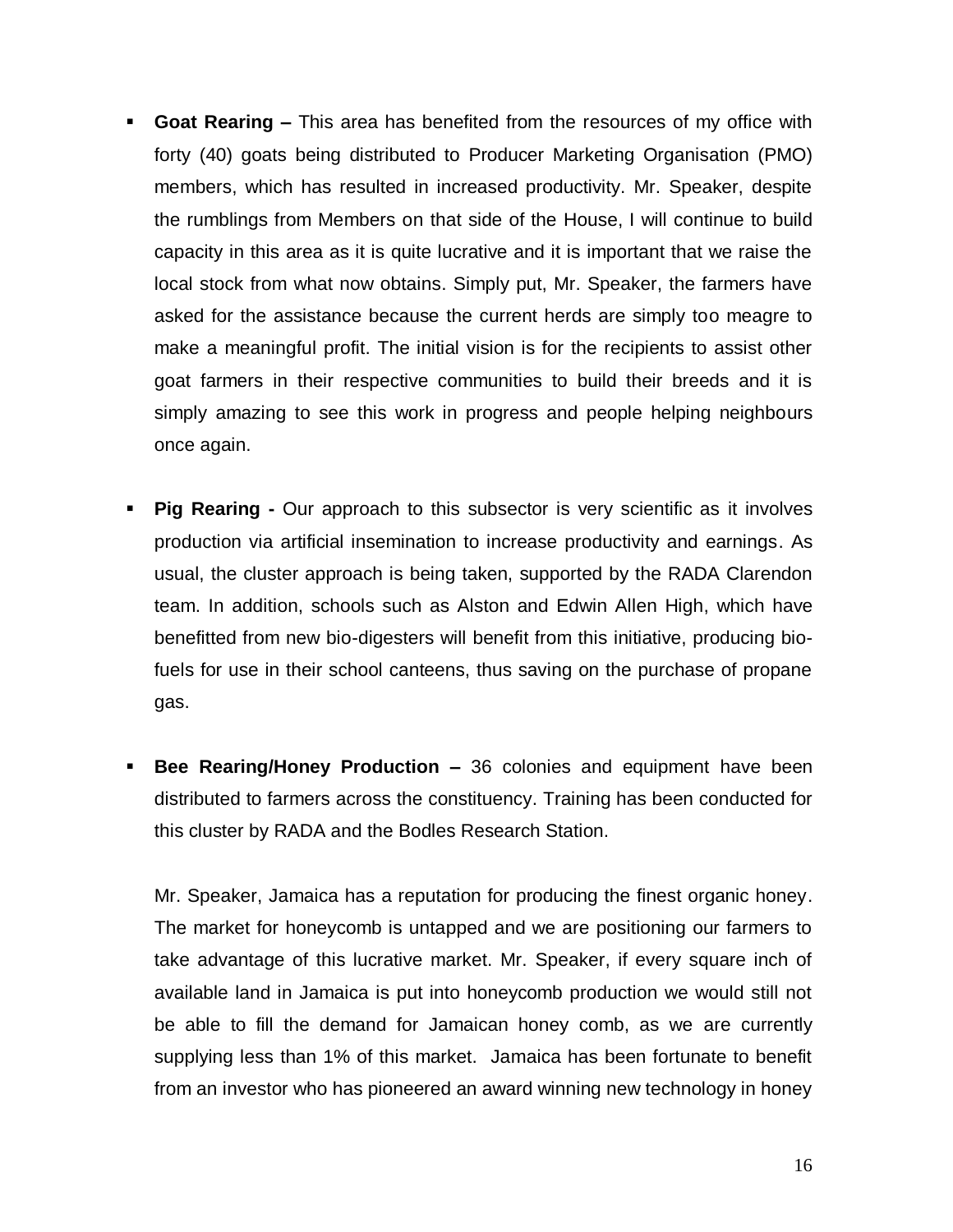comb production called bee-o-pack. He is a Canadian living right here in Jamaica's west end. The technology reduces the use of any other equipment, except for the input of the bees.

- **Layer Production/Eggs –** Mr. Speaker, we have re-energized the layer production/egg industry with over 2,000 layers, feed and medication, plus technical and marketing assistance. When this cluster has attained sufficient capacity we will move to the next level of producing liquid egg production for the local and export markets. We are very encouraged by this sector and will continue to build capacity in this area as it will also be linked to a school feeding programme.
- **Fertilizer -** \$3.5 million worth of fertilizer has been distributed to over 2000 farmers across the political divide. My policy is that as long as you are a legitimate farmer and in need of assistance, RADA will be there to assist and we are proud to say that this initiative has increased productivity and we are playing our part in the increased national figures in the agricultural sector.
- **Seeds/Seedling Production –** Through RADA and the kind donations of various private sector entities we have distributed over 1,000 packs of seeds and 2500 orange seedlings to farmers.
- **Agricultural Support (Training) –** Over 1000 agro almanacs have been distributed to farmers and farm groups across the constituency. This informative tool has helped to inform farmers of modern agricultural practices in disease control, seedling/plant propagation, fertilizer use, post production best practices, etc.
- **Agricultural Support (Tools) –** Over 300 pieces of tools were distributed to farmers in this fiscal year.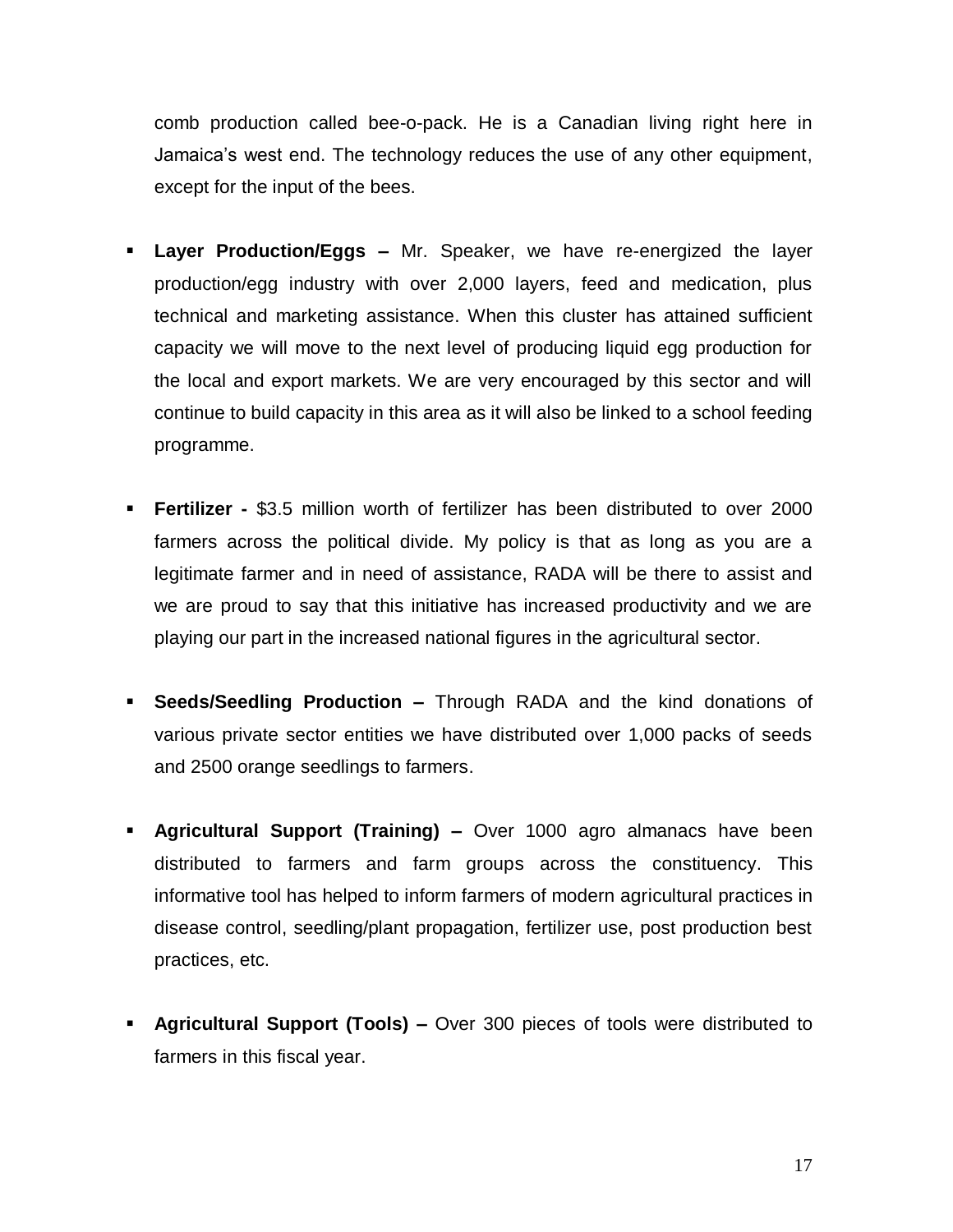**Farm road improvement –** Mr. Speaker, my constituents are delighted because of the ongoing initiative to renovate or build new farm roads. Some of these roads include Limekiln, Woodside, Sheckles, Wisbeach, Cabbage Hall, Corn Hill, Nut Cut, and Bullocks. It is important to note, Mr. Speaker, that most of these roads were uncleared and remained in a state of disrepair since Hurricane Gilbert in 1988. These farmers now enjoy access to their farms.

#### **3.2 Education**

- **(a) Basic School Development**
- Some 18 basic schools across the constituency have been assisted, in areas such as e-learning computer systems, remedial work, perimeter fencing, electrical work, repairs to roof and ceilings, general refurbishing, school feeding programme, back to school assistance, Teachers' Day gifts, monetary contribution, and graduation packages. One new basic school was opened in Smithville.

#### **(b) Primary School Development**

- During the Financial Year, the primary schools within the constituency faced numerous challenges in a number of areas. Nonetheless, they did remarkably well. Kilsyth Primary School was a trailblazer in scientific research, winning both the JPSco Science award in the Primary Category and a trip to Trinidad courtesy of the SRC for winning in their Open Day. A `total of \$126,000 was spent on graduation awards during the 2008/2009 period. The Northern Clarendon Principals Association was sponsored with a cash donation of over \$100,000. Over 600 book vouchers were distributed to primary schools.
- Assistance was provided to some 14 primary schools in the constituency, including school fencing, playfields, school feeding programme, back to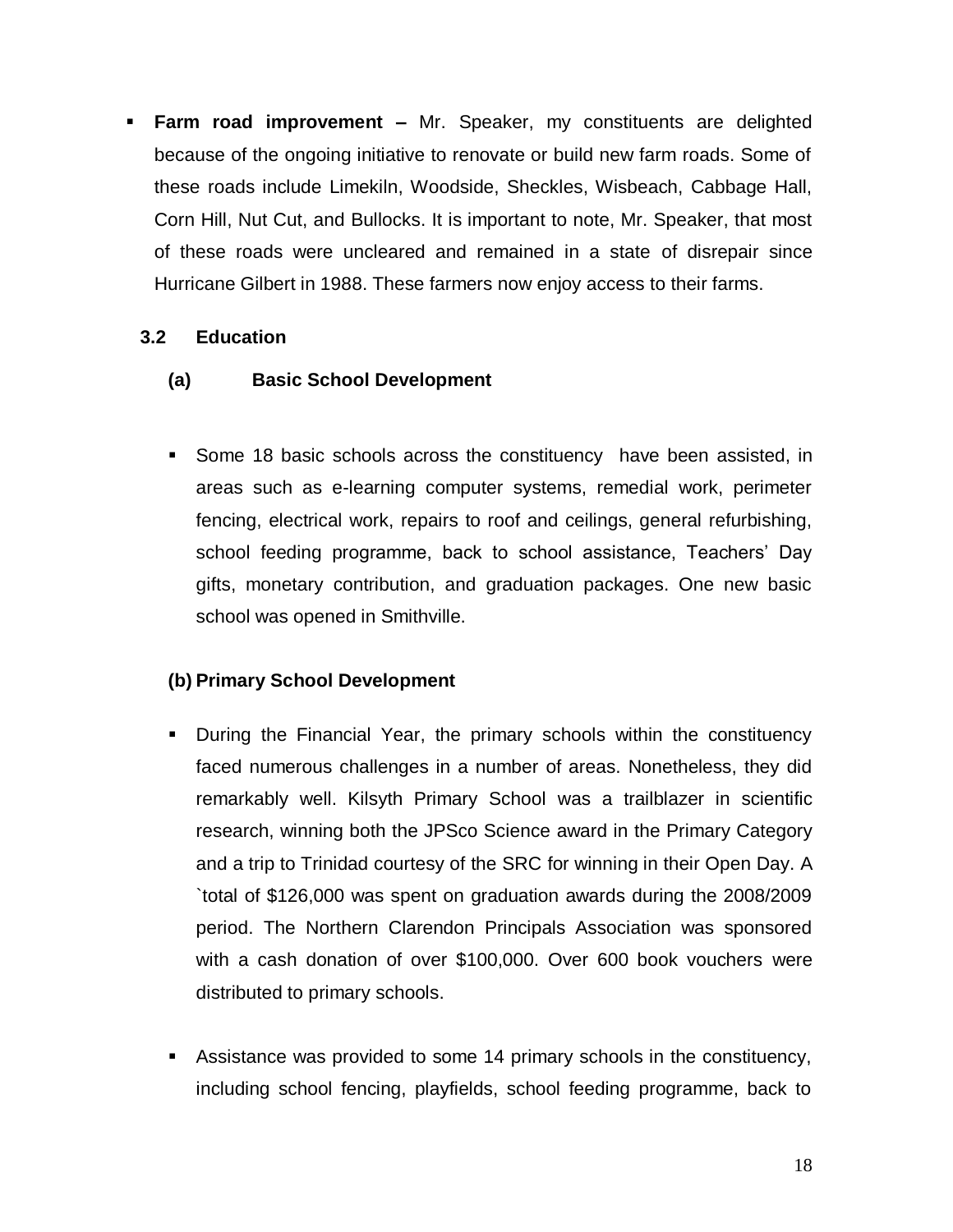school assistance, computer systems, construction of a computer lab, and so on. Twenty-eight (28) students who excelled in academia will be treated to a day pass at Beaches Boscobel. Many of these schools also benefitted from educational trips to the SRC's Open Day and other similar initiatives.

#### **(c) High School Development**

- The high schools within the constituency did exceptionally well during the financial year in academia, sports and infrastructural development. These achievements occurred both at the local and international levels, with Edwin Allen High successfully defending their championship title in the Penn Relays, as well as placing second in the Boys & Girls Championship 2009. The office of the Member of Parliament was proud to have sponsored the teams in their endeavours.
- Spalding High also made a good showing by placing second in the annual DaCosta Cup Football competition, for which \$100,000 was donated.
- 80 computer systems and equipment, worth some \$18 million, were presented to Edwin Allen High and Claude McKay High.
- At Alston High, assistance was provided with the construction of a biodigester, 30 pigs and technical assistance slated for the piggery. A new hard court will be built shortly.
- All high schools received graduation scholarships valued at \$50,000 each. Over 300 book vouchers were distributed to high schools.
- Thompson Town High School received assistance with two classrooms, fencing and improvements to the entrance.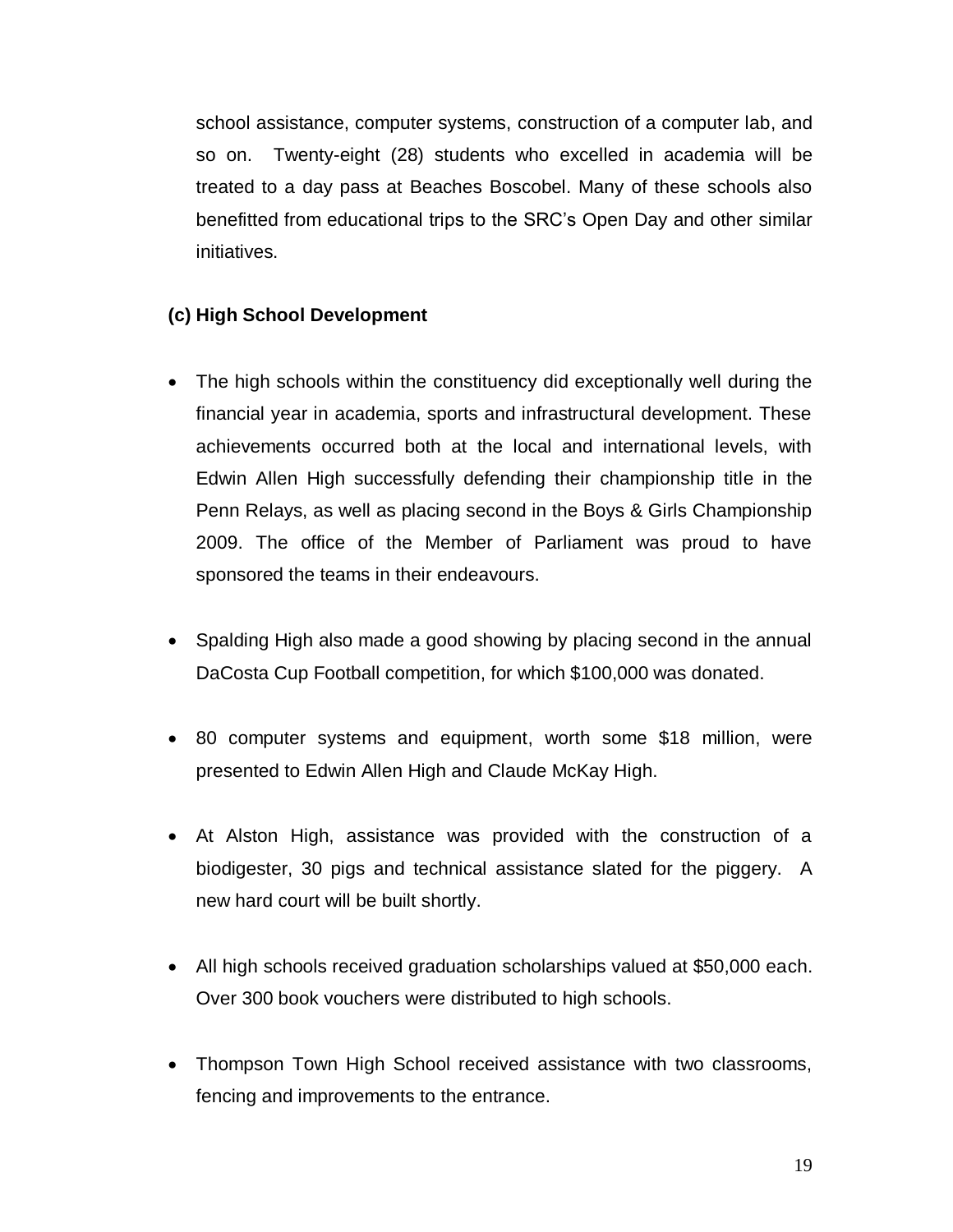# **(d) Tertiary Development**

- In terms of tertiary development within the constituency, \$1 million was provided to improve the welding certification programme to level two at the C. Palmer HEART Training Institute – Harwood, Tweedside.
- Bursaries  $-230$  students were provided with small tertiary grants over the last 18 months to many tertiary institutions.
- Under the Educ8 Plan, some 108 person were able to upgrade their literacy and numeracy skills through community-based programme from EDEXCEL, UK.
- **Bloomwell Training School was established this year with the assistance** of my office and we wish to thank Rev. Mitan Mclean for his generosity in offering the church for this initiative.

# **3.3 SPORTS/COMMUNITY DEVELOPMENT**

In the area of sports and community development, Mr. Speaker, over \$750,000 was spent on sponsorship of the annual NW Clarendon Football and Netball Competitions. All teams in the competition received balls.

Several community clubs and open spaces were refurbished over the last fiscal year:

| <b>Green Vaders Youth Clubhouse</b> | Playfield/Community Centre rehabilitation |
|-------------------------------------|-------------------------------------------|
| refurbishing                        |                                           |
| Santa Hill                          | Newly constructed playfield               |
| Tweedside, Mocho & Peckham          | Playing field cleaned and rehabilitated   |
| <b>Trout Hall</b>                   | New Multi Purpose Hard Court              |
| <b>Bullocks Moravia</b>             | Playfield rehabilitation                  |
| <b>Ritchies Primary school</b>      | Newly constructed Playing field           |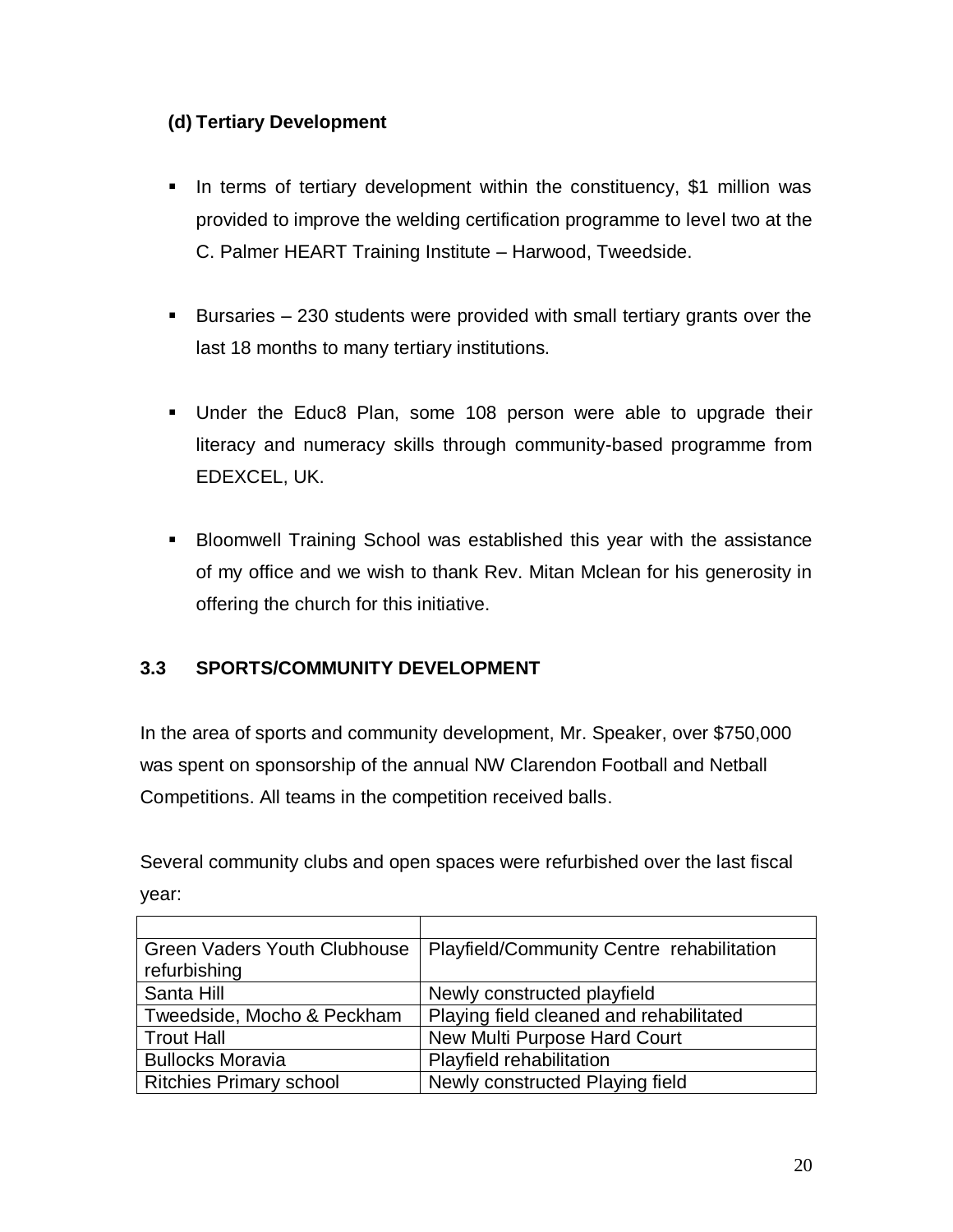We will begin work on several playfields and community centres shortly including.

| Thompson Town High School      | Expanding the existing playfield             |
|--------------------------------|----------------------------------------------|
| Victoria Primary               | Work to be done on playfield                 |
| Copperwood                     | Playing field & construction of new center   |
| Tweedside                      | Playing field and centre/bathroom facilities |
| <b>Ritchies</b>                | Playfield/community centre                   |
| <b>Sunberry Primary school</b> | Work to commence shortly on playfield        |

Labour Day activities were conducted in several communities. These include:

- Smithville beautification project
- Mt. Pleasant patching of road with cement
- Victoria beautification at the school compound
- Peckham drains and playfield
- Frankfield-roof bus stop
- Trout Hall Housing Scheme drains
- Lodgie green clubhouse
- Alston basic school additional room
- Bailleston fencing of basic school compound

# **(a) SOCIAL WELFARE & HOUSING**

■ 1,200 persons were assisted with small business grants and social assistance

#### **Funeral Assistance**

- Over 200 families assisted with funerals across the constituency, both from personal funds or the Constituency Development Fund
- The Ministry of Labour and Social (Security) has been instrumental in assisting constituents with over 80 funeral grants.
- **I** lattended over 230 funerals.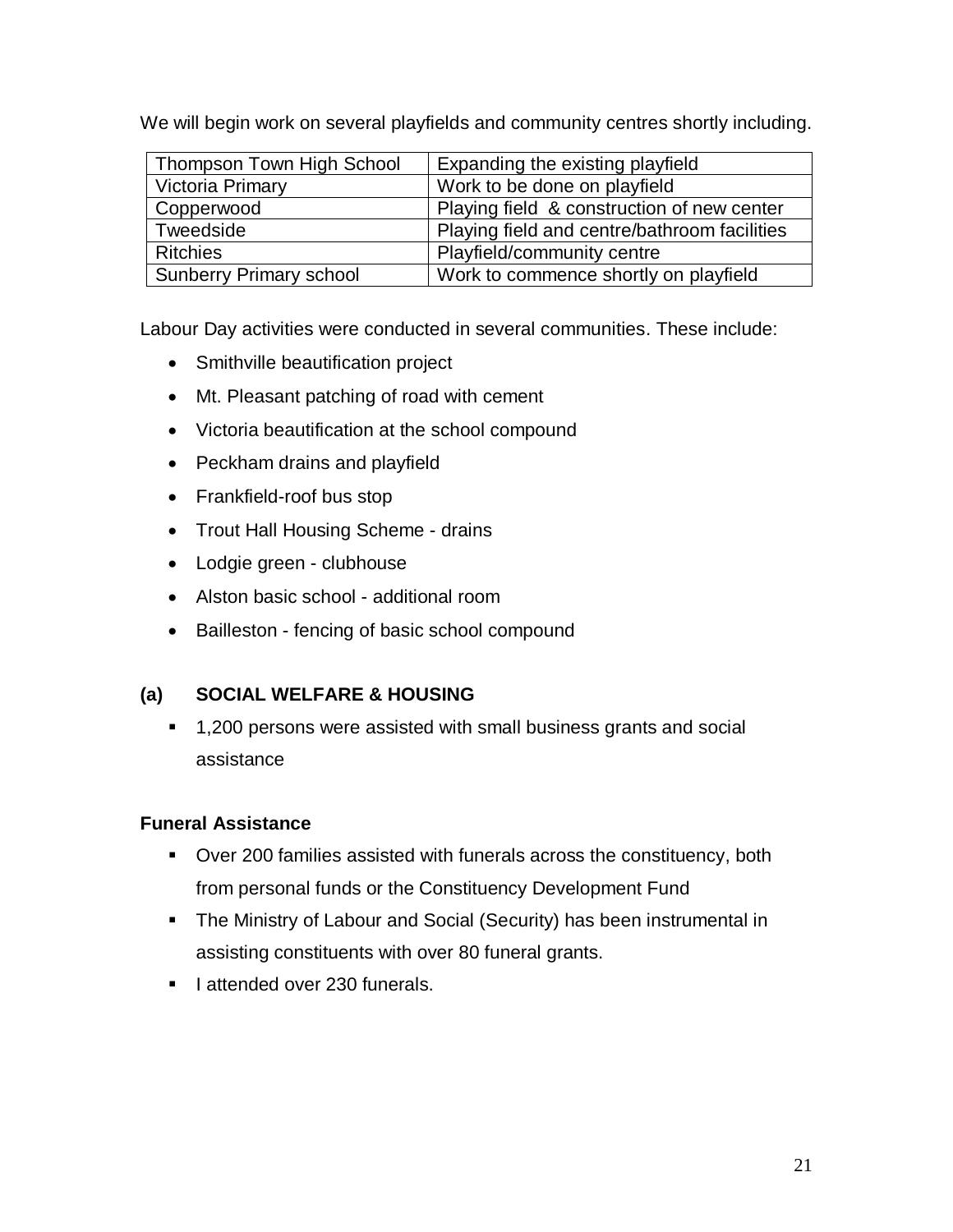#### **Food-for-the-Poor Housing**

- Over 80 homes including base structures have been constructed across the constituency for the indigent and persons below the poverty line.
- **The** *Indigent Care Programme* is ongoing; it treats and cares for over 150 elderly and sick persons.

**Roads and Infrastructure** - In terms of road and infrastructure, Mr. Speaker, we have covered a wide cross section of the constituency. We have embarked on a massive drain and road cleaning programme, such as never been seen before in this constituency. Residents are reporting that they did not know that some of these drains and culverts existed. Thanks to the NSWMA's bushing team, our minor roads are much cleaner for the first time in decades. All this work, Mr. Speaker, will help to protect our investment in road rehabilitation as well as flood mitigation.

Mr. Speaker, through the assistance of the Government and other Non-Governmental Organizations, we have rehabilitated over sixteen (16) roads, cut six (6) new roads and built several walls inclusive of the requisite patching. We now boast a new Angel Bridge in Frankfield valued at Cdn. \$2M (CIDA) and a Bailey bridge in Quarry, Leciesterfield at a cost of J\$11M.

We have patched 20km of roadways across the constituency and I wish to express thanks on behalf of my constituents, to my colleague the Hon. Mike Henry, the NWA, RADA, CIDA and the European Union. Mr. Speaker, as the saying goes many of my main thoroughfares became "roads less travelled"; but now the taxi men and road users are again happy.

Mr. Speaker, we spent J\$5M on drain repairs and construction in Sanguinetti proper. Two areas along the main thoroughfare suffered from blocked drainage for many years. Mr. Speaker, we decided to fix these areas properly once and for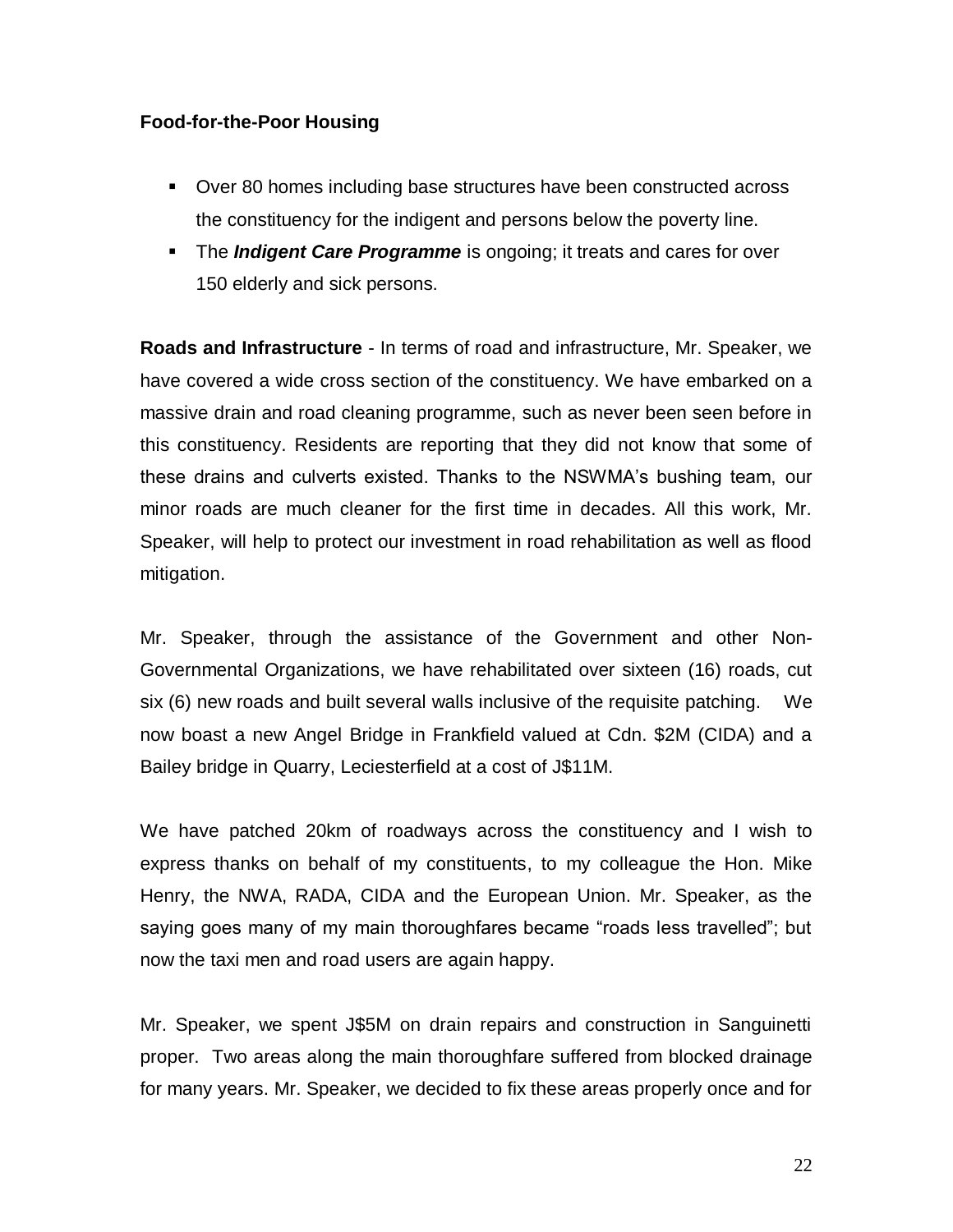all. It has been almost six months since we built these drains and patched the repaired sections of the road and the residents are, indeed, happy because the volume of water on the road and in their yards has been reduced tremendously.

Mr. Speaker, I wish to make special mention of farm roads in NW Clarendon. As I previously mentioned, many farms roads in areas outside the ambit of the Ministry of Agriculture have been repaired, opened or cut for the very first time. This has improved accessibility and productivity in areas such as Cabbage Hall, Butlers Run, Corn Hill, Smithville, Wisbeach Tweedside, Flowers Corner in Bailleston, Santa Hill to name a few.

| Cabbage Hall            | This road was on the top of the residents agenda for   |
|-------------------------|--------------------------------------------------------|
|                         | many years and has been cut and marled                 |
| Cupits                  | \$500k was spent to patch this road which has not      |
|                         | been rehabilitated for over 15 years                   |
| Sunberry                | Road, water and light improvement                      |
| <b>Banana Ground</b>    | Piece River Rd, Garlogie Rd - bushing done             |
| <b>Dykes Hill</b>       | Road improvement ongoing to walls, drain and road      |
|                         | surface                                                |
| Smithville              | Improvements to roads and water supply to Corn Hill    |
|                         | Wakefield water improvement                            |
| Lime Kiln               | Farm road newly constructed                            |
| Lampard                 | Road & water rehabilitation                            |
| Cabbage Hall            | Cutting of road                                        |
| Park Hall               | Patch road & construct wall                            |
| Trout Hall - Lampard    | Marl & oil road                                        |
| Grantham - Woodside     | Road improvements and general maintenance,             |
| - Sheckles              | Road & water improvement on going                      |
| Nine Turns - Barns Pass | Water & road improvement on going                      |
| <b>Bryans Piece</b>     | Walls & drain construction and new bridge              |
| Leciesterfield          | Water improvement                                      |
| <b>Coffee Piece</b>     | Road and water (ongoing), play area for basic school   |
| Lodgie Green Front Rd   | Improvements to road and water supply                  |
| Lodgie Green back Rd    | Repairs to water mains and extension to Morant         |
| Santa Hill              | Road & water, playfield newly constructed              |
| <b>White Shop</b>       | Road improvements and general maintenance,             |
|                         | including retaining walls ongoing                      |
| Sanguinetti             | Major main road repair, school fencing, playing field, |
|                         | repair pipes ongoing                                   |
| <b>Nine Miles</b>       | Road improvements and general maintenance,             |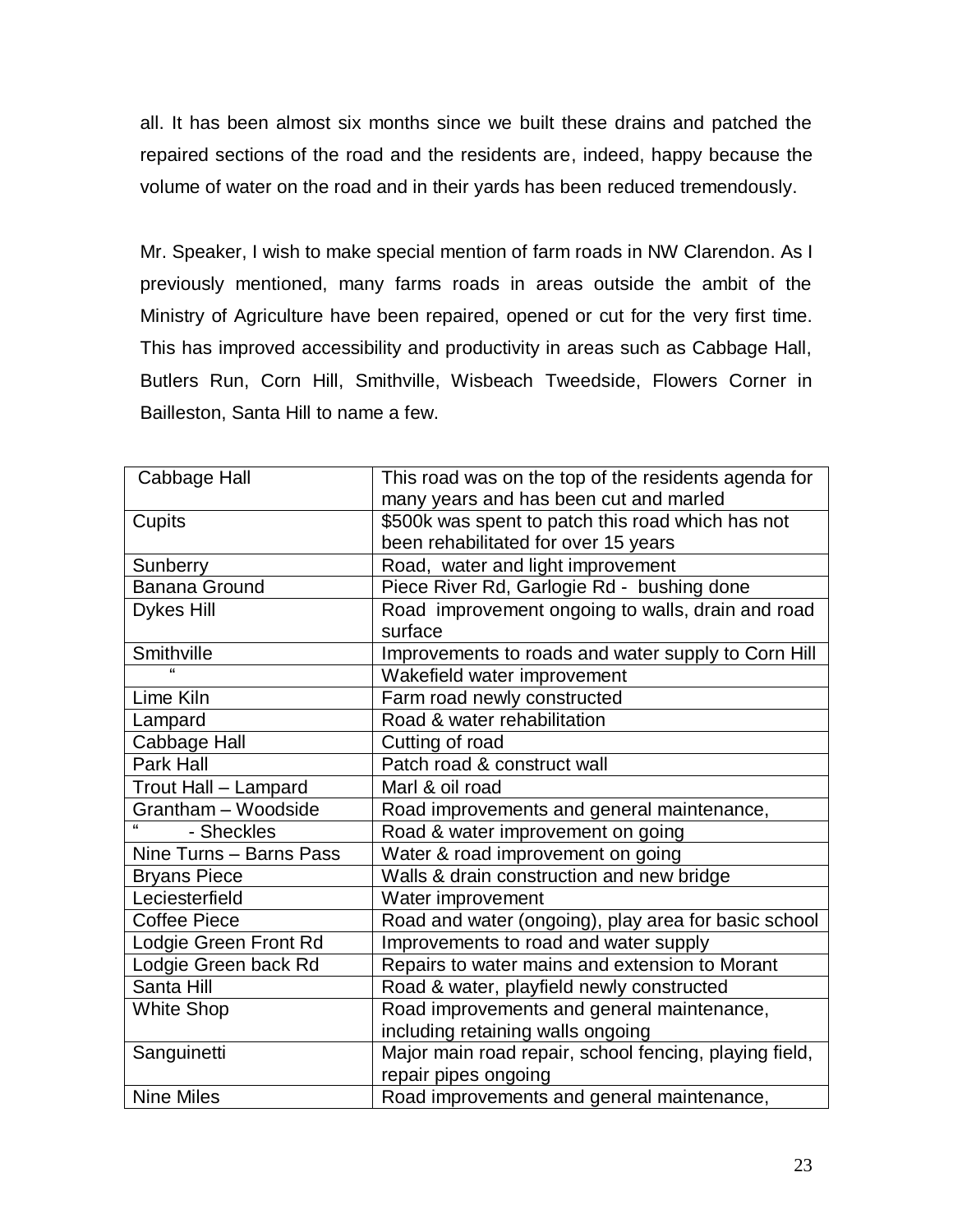| <b>Bailleston/Boothe Town</b> | Water extension to NWC main                      |
|-------------------------------|--------------------------------------------------|
| <b>Alston Flowers Corner</b>  | Newly cut road to be asphalted (ongoing)         |
| <b>Gavin Hill</b>             | Light & marl road, drain cleaning ongoing        |
| <b>Thompson Town Primary</b>  | Road, water, class room improvements             |
| and Junior High School        |                                                  |
| Wanstead                      | Water, school computer lab (new)                 |
| Piece River                   | Improved water to greater Thompson Town Division |
| Victoria                      | Road improvements, light & water                 |
| <b>Mount Pleasant</b>         | Road improvements                                |
| Peckham                       | Light & water improvements - Major water system  |
|                               | \$30M funded by CIDA and Govt. of Jamaica        |
| <b>Nut Cut</b>                | Light and new road asphalted to the community    |
| Brown Town Road -             | Light (New)                                      |
| Cumberland                    |                                                  |
| <b>Ettrick Hall</b>           | Light (New)                                      |

**Water** – This precious commodity was a main focus for me during the run up to the 2007 general election. Last year, I reported that 57 communities were suffering from water problems for many years and we are proud to say that we have supplied water to over (6000) residents in 25 different communities. Mr. Speaker, the water supply systems have been improved and the work continues as we speak, with over J\$30M currently being spent on the expansion of the Christiana/Spalding water system to Tweedside, Peckham and surrounding communities.

Some \$17M was spent to improve the Piece River water supply, which provides water to over 10 different communities in the Thompson Town area. Mr. Speaker, this again is a promise made and a promise kept.

Mr. Speaker, I remember when I had to get Dr. Lindo to personally attend to over 50 students at the Leciesterfield Primary and Junior High School who were suffering from health issues and skin disorders due to the lack of clean, potable water. Mr. Speaker, we spent one and half million dollars (J\$1.5) on this minor water supply scheme (the Leciesterfield water improvement) and we are proud to say that this problem has been alleviated. Again, promise made, promise kept.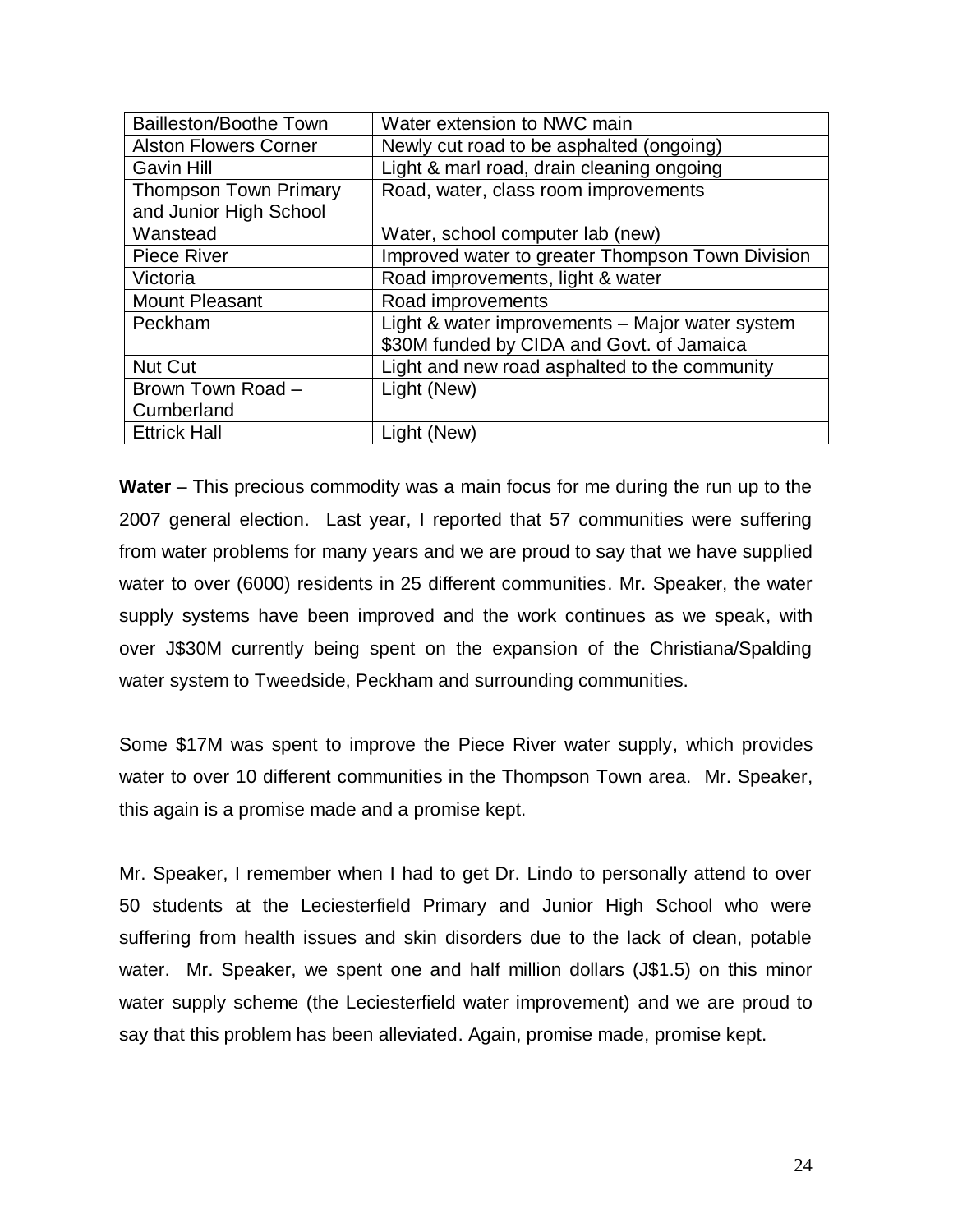Mr. Speaker simple repairs to the minor water systems in Top Alston, Moravia, Union/Jericho, Grantham Lodgie Green and other communities have also resulted in improved supplies.

#### **International and NGO Agencies**

Mr. Speaker I wish to make special mention of some Non-Government and international agencies that have generously assisted me with development projects across the constituency. The entities have significantly buttressed my constituency development fund.

**Bio-digester** – Environmental Foundation and the Scientific Research Council for two Bio-digesters in Alston High and Edwin Allen High

#### **Training** –

- CPGA/Bio tech-UWI for tissue culture training to six youth
- SRC's Marketech for Roots and Tubers Seminar
- ECBIPS for export and Business development training
- RADA for Bee Rearing, Ginger, Small Ruminants and Poultry training
- PSDP Capacity Building, Marketing and Business Development **Seminars**
- OXFAM Build catchment water distribution

**Greenhouses** – 2 professional greenhouses were acquired through the EU/PSDP for ginger plant propagation which were financed by CIDA Bee-o-Pac – Caribbean Export Development Agency for grants to bee farmers.

**Education** – JPSCO, E-learning Jamaica and HEART NTA

**Ginger –** Export Division **-** Ministry of Agriculture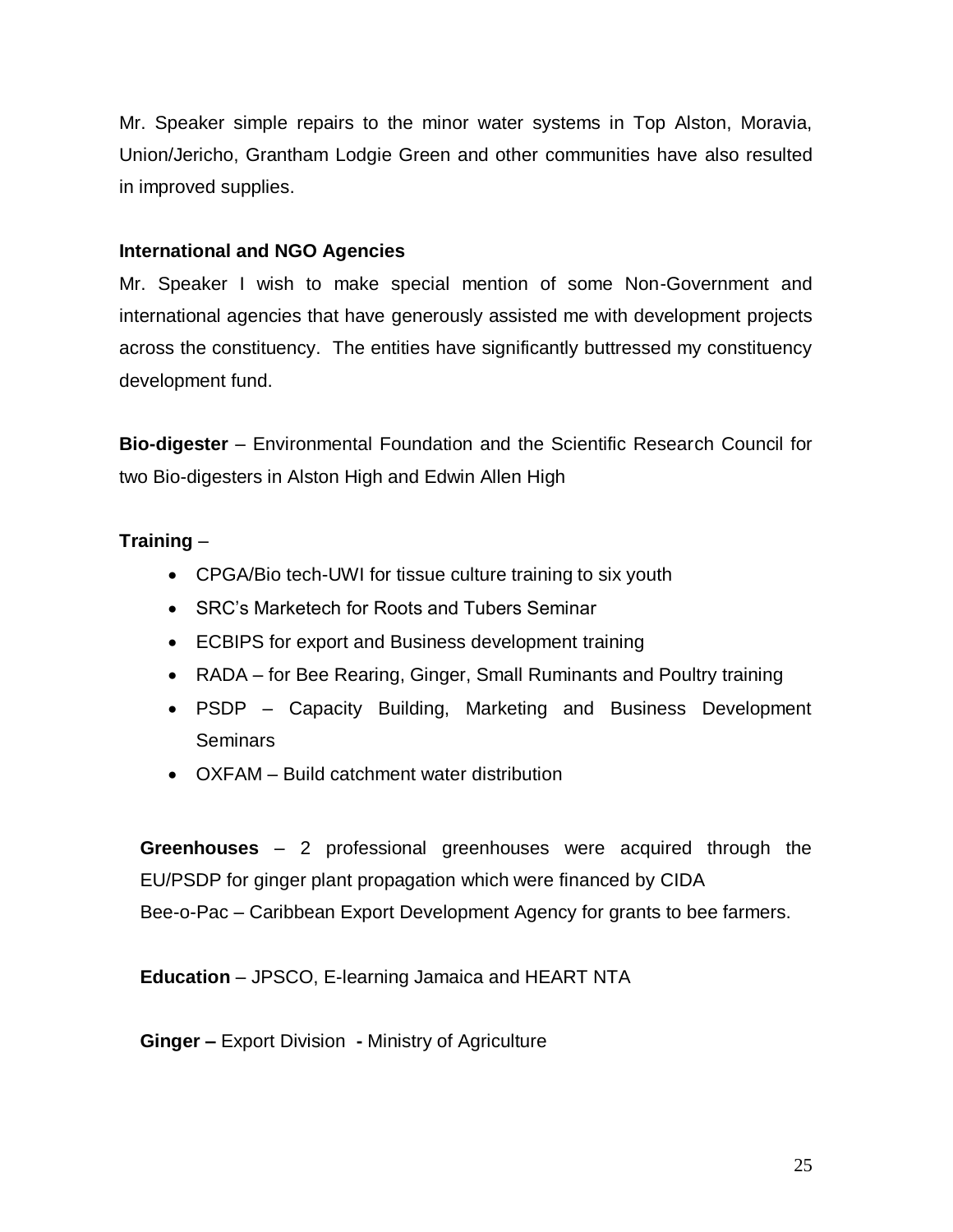**Roads and Water –** The European Union for Santa Hill and Belcarries flexi-road programme. Spauldings water distribution - two meetings held with Alston.

**Pepper Project** – Thompson Town received assistance through the EU Banana Support Programme**.** 

**Food for the Poor (Jamaica) –** Water catchment tank, agro support, E-learning computers, medical and food supplies, furniture, housing and school supplies.